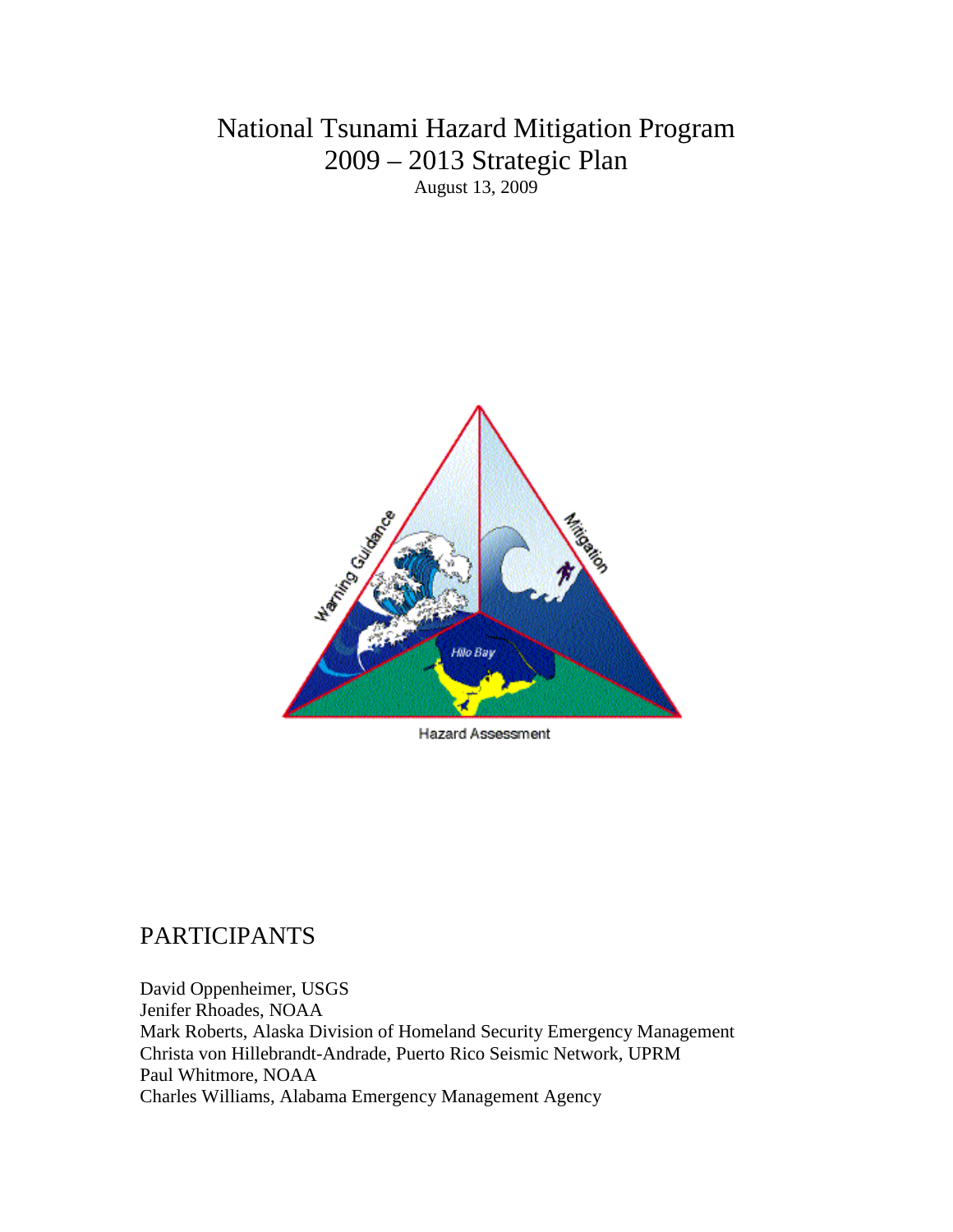# EXECUTIVE SUMMARY

The National Tsunami Hazard Mitigation Program (NTHMP) is a partnership between Federal and State agency representatives designed to reduce the impact of tsunamis on U.S. coastal communities. Led by the National Oceanic and Atmospheric Administration's (NOAA) National Weather Service (NWS), the NTHMP is the nation's community-focused program to improve tsunami mitigation and preparedness of at-risk areas within the United States and its territories (33 U.S.C. 3201 et seq).

The NTHMP includes all 28 U.S. coastal States, Territories and Commonwealths, the United States Geological Survey, the Federal Emergency Management Agency and NOAA. This strong and active partnership enables all levels of government to work toward the common goal of saving the lives of all people at risk for a tsunami at our nation's coastlines, and reducing damage to property and the economy.

The NTHMP was originally formed in 1995 by Congressional action which directed NOAA to form and lead a Federal/State working group. This action was based on increased recognition of the Cascadia tsunami threat, the April 1992 earthquake and tsunami on the Cascadia subduction zone in northern California, and the loss of life and property in Japan due to the1993 Hokkaido Nansei-Oki tsunami that devastated the island of Okushiri. These events, together with the historic Alaska tsunamis of 1946 and 1964, brought to light the general lack of tsunami preparedness and hazard assessment for the U.S. coasts and the need for significant improvement in tsunami detection and forecasting.

This Strategic Plan describes how, over the next five years (2009 – 2013), the NTHMP will help U.S. coastal communities threatened by tsunamis improve their preparedness and mitigation efforts. The successful implementation of this strategic plan will result in the following outcomes:

- Reduction of loss of life and property damage from tsunami
- Successful execution of NTHMP tsunami mapping, modeling, mitigation, planning and education efforts
- Tsunami inundation maps that support informed decision making in tsunamithreatened communities
- Tsunami evacuation maps that support effective preparedness and response
- A culture of tsunami preparedness and response
- Establishment of more tsunami resilient communities
- $\triangle$  Effective and reliable warning dissemination to people at risk
- Understandable and effective Tsunami Warning Center products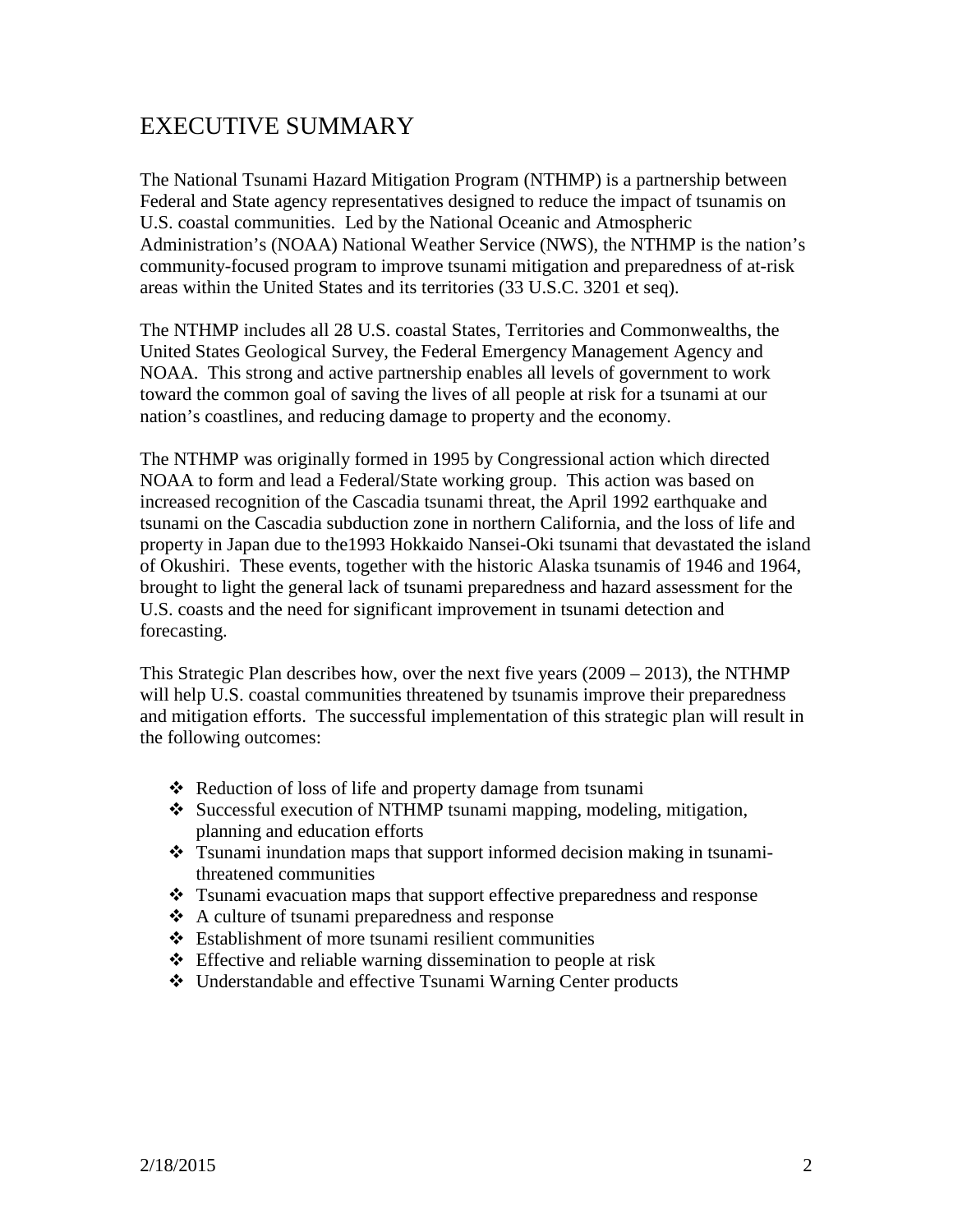The NTHMP's Mission is to reduce loss of life and property damage from tsunamis.

Our Vision is resilient coastal communities that are highly informed and prepared for all tsunami hazards, that loss of life is negligible, and loss of property is minimized should a tsunami strike any U.S. state, commonwealth, or territorial coastline.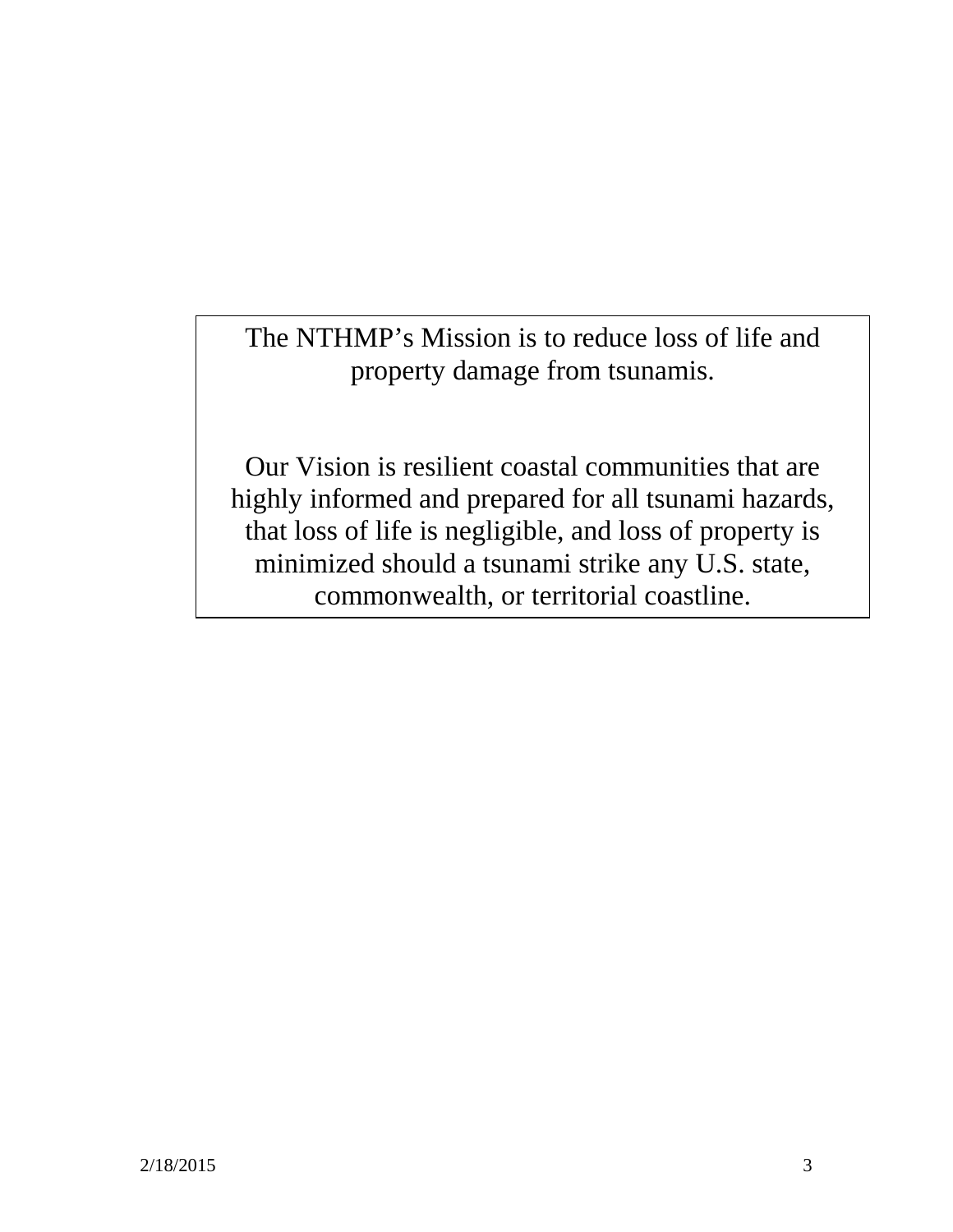## INTRODUCTION

The National Tsunami Hazard Mitigation Program (NTHMP) is the nation's communityfocused program to improve tsunami mitigation and preparedness of at-risk areas within the United States and its territories. While the United States is not subject to frequent tsunamis, the impact of just one tsunami can be truly catastrophic – as shown by the December 2004 Indian Ocean tsunami. To lessen the cultural and economic effects of a tsunami, the NTHMP takes actions to improve preparedness and response of U.S. coastal communities.

Since 1995, the NTHMP has improved U.S. tsunami preparedness through actions such as:

- Preparing tsunami inundation maps for at-risk communities;
- Supporting community efforts to create evacuation maps and tsunami response plans;
- Providing resources to enhance public education about the tsunami threat,
- Funding community warning systems;
- Providing guidance to NOAA's Tsunami Warning System (TWS) and TsunamiReady program;
- Expanding and maintaining seismic networks along the west coast, Alaska, and Hawaii;
- Funding the first deep-ocean pressure sensor network (DART); and
- Supporting development of tsunami forecast models.

With the passage of the Tsunami Warning and Education Act in December 2006, the mission of the NTHMP has been further focused on:

- Improving the quality and extent of inundation mapping,
- Promoting and improving community outreach and education networks and programs to ensure community readiness,
- Integrating tsunami preparedness and mitigation programs, and
- Promoting the adoption of tsunami warning and mitigation measures by Federal, State, tribal, and local governments and non-governmental entities.

To plan and organize the NTHMP in accordance with the Tsunami Warning and Education Act, this strategic plan sets 5-year strategies, performance measures, and milestones for the Program. It takes into account recommendations from the 2007 Independent 5-Year Review of the NTHMP, the 2006 Government Accountability Office (GAO) Report on U.S. Tsunami Preparedness, and the 2005 National Science and Technology Council Report on Tsunami Risk Reduction for the U.S.

In 2007, an external review of the NTHMP was conducted by five experts on tsunami hazard and mitigation (John Aho, Professional Engineer; Lori Dengler, Humboldt State U. Geophysics Professor; Michael Lindell, Texas A&M U. Urban Planning Professor; Richard McCarthy, Executive Director of the California Seismic Safety Commission; and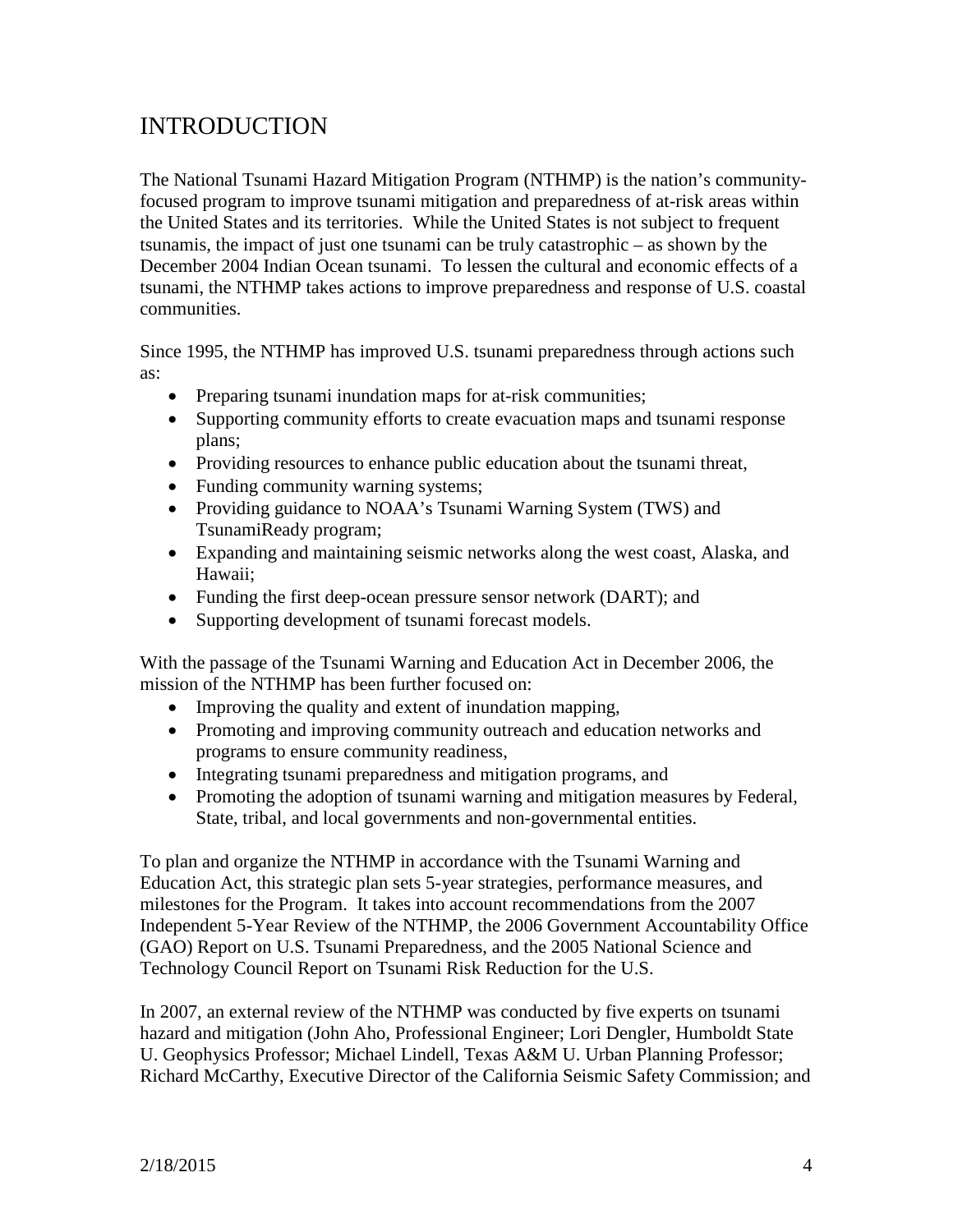Jay Raskin, City Council Member from Cannon Beach, Oregon). The panel issued a consensus statement which summarized the NTHMP as:

*"A unique partnership among multiple states and federal agencies that has been developed over the past decade, has set challenging goals, and met many of them. This program has institutionalized a partnership between federal and state members that is unmatched by other hazard and risk management programs."*

To continue to build on the past success of the Program, this strategic plan utilizes suggestions put forth in the external review. Some of these include:

- Establishing performance standards and standardized assessment tools for evaluating its effectiveness,
- Continuing to expand focus to include community resiliency,
- Transferring lessons learned in the program to the new 24 members of the Program,
- Establishing an information clearinghouse where local officials can obtain the information they need for community tsunami hazard management,
- Establishing a long-term plan for developing and disseminating tsunami inundation maps - recognizing that planners can do much with approximate maps produced from low resolution data, and
- Producing consistent evacuation maps among all state partners while allowing for necessary state and local variations.

The 2006 GAO report addressed NTHMP management. Regarding the NTHMP, the report suggested that NOAA create loss estimation software with FEMA and USGS, conduct end-to-end tests of the system, evaluate the TsunamiReady program, and evaluate the NTHMP and create a risk-based strategic plan. This plan addresses these suggestions.

The strategic plan first lists the NTHMP customers and partners. This section is followed by an overview of the 5-year outcomes, and then discusses specific strategies organized under four main themes:

- Over-arching outcomes and strategies
- Mapping and modeling outcomes and strategies
- Mitigation and education outcomes and strategies
- Warning coordination outcomes and strategies

An implementation section then addresses how the NTHMP will execute the strategies. Performance measures and milestones are listed in Appendix A.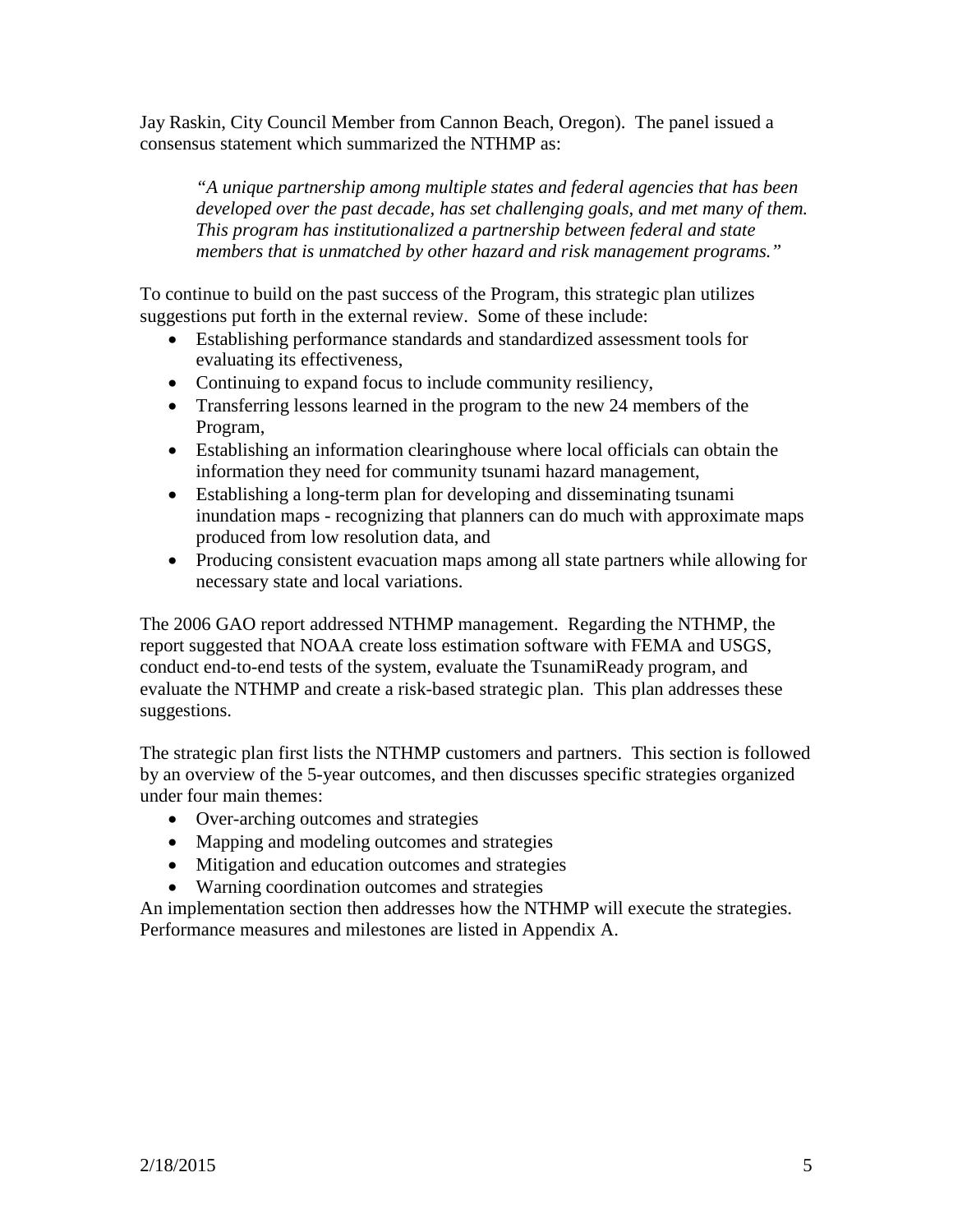# **CUSTOMERS**

The NTHMP activities impact, either directly or indirectly, all people of the United States. The following are the primary beneficiaries of NTHMP efforts.

- Coastal residents and visitors
- Business and government organizations
- Elected officials
- State, local and tribal emergency responders
- State, local, and tribal land use planning authorities
- Insurance industry
- Tourism industry
- Educators
- U.S. Coast Guard and maritime industry
- International tsunami warning systems
- News media
- Private weather providers

### PARTNERS

NTHMP partners are agencies whose actions help accomplish the mission of the Program. These include:

- Academia
- Emergency management/response associations
- National Earthquake Hazard Reduction agencies (USGS, NIST, NSF)
- Regional Seismic Networks
- Building code developers
- Land use planners
- Other local, state, and federal agencies
- National Weather Service/Warning Forecast Office management
- Regional tsunami and earthquake working groups (e.g., Cascade Regional Earthquake Working Group)
- United Nation's Educational, Scientific, and Cultural Organization (UNESCO) Intergovernmental Oceanographic Commission (IOC) Intergovernmental Coordination Groups (ICGs) for Tsunamis.
- Professional/scientific organizations
- News media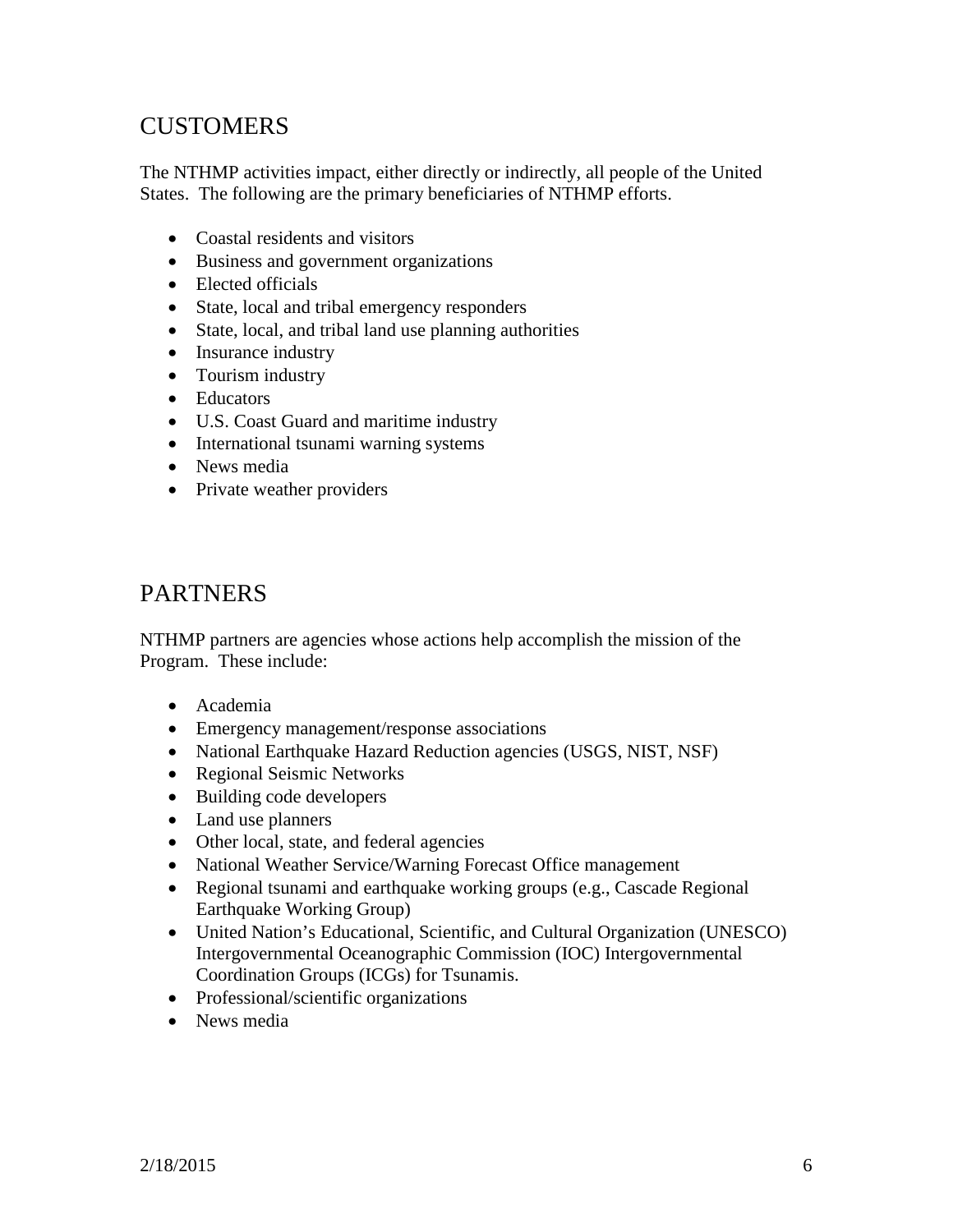# 5-YEAR STRATEGY

This strategic plan describes the long-term vision and outcomes of the National Tsunami Hazard Mitigation Program (NTHMP). The NTHMP will execute this plan during the next five years (2009-2013) to support its mission to provide scientifically accurate assessments of the tsunami hazard, mitigate the threat through public outreach, local dissemination, planning and education, and lend guidance to optimize real-time warnings to communities on all U.S. Coastlines.

### **NTHMP Outcomes**

- Reduction of loss of life and property damage from tsunami
- Successful execution of NTHMP tsunami mapping, modeling, mitigation, planning and education efforts
- \* Tsunami inundation maps that support informed decision making in tsunamithreatened communities
- Tsunami evacuation maps that support effective preparedness and response
- A culture of tsunami preparedness and response
- Establishment of more tsunami resilient communities
- $\triangle$  Effective and reliable warning dissemination to people at risk
- Understandable and effective Tsunami Warning Center products

This plan defines ambitious strategies that will strengthen the program and enable it to meet the outcomes stated above. These strategies are consistent with the requirements of the Tsunami Warning and Education Act, and will need to be balanced against funding constraints to ensure the program improves overall tsunami preparedness for all communities in the United States that are at-risk for a tsunami.

Important drivers and issues that face the NTHMP are considered. These items include state of knowledge constraints, recommendations to develop a risk-based strategic plan, and the need to balance the immediate requirement for community readiness over long-term research including hazard and risk assessments (Appendix B provides an overview of these issues).

This strategic plan recommends that over the next 5 years that NTHMP program resources be weighted appropriately between activities that improve the level of community preparedness and the state of tsunami science. This balance will be achieved through the many activities including: the development of inundation models and evacuation maps; establishing guidelines to establish areas of inundation for non-mapped areas; support of vulnerability analyses; developing quantitative tsunami hazard analysis techniques including source determination and probability of occurrence; improved information sharing and coordination; mitigation, education and outreach; and improved community warning dissemination systems.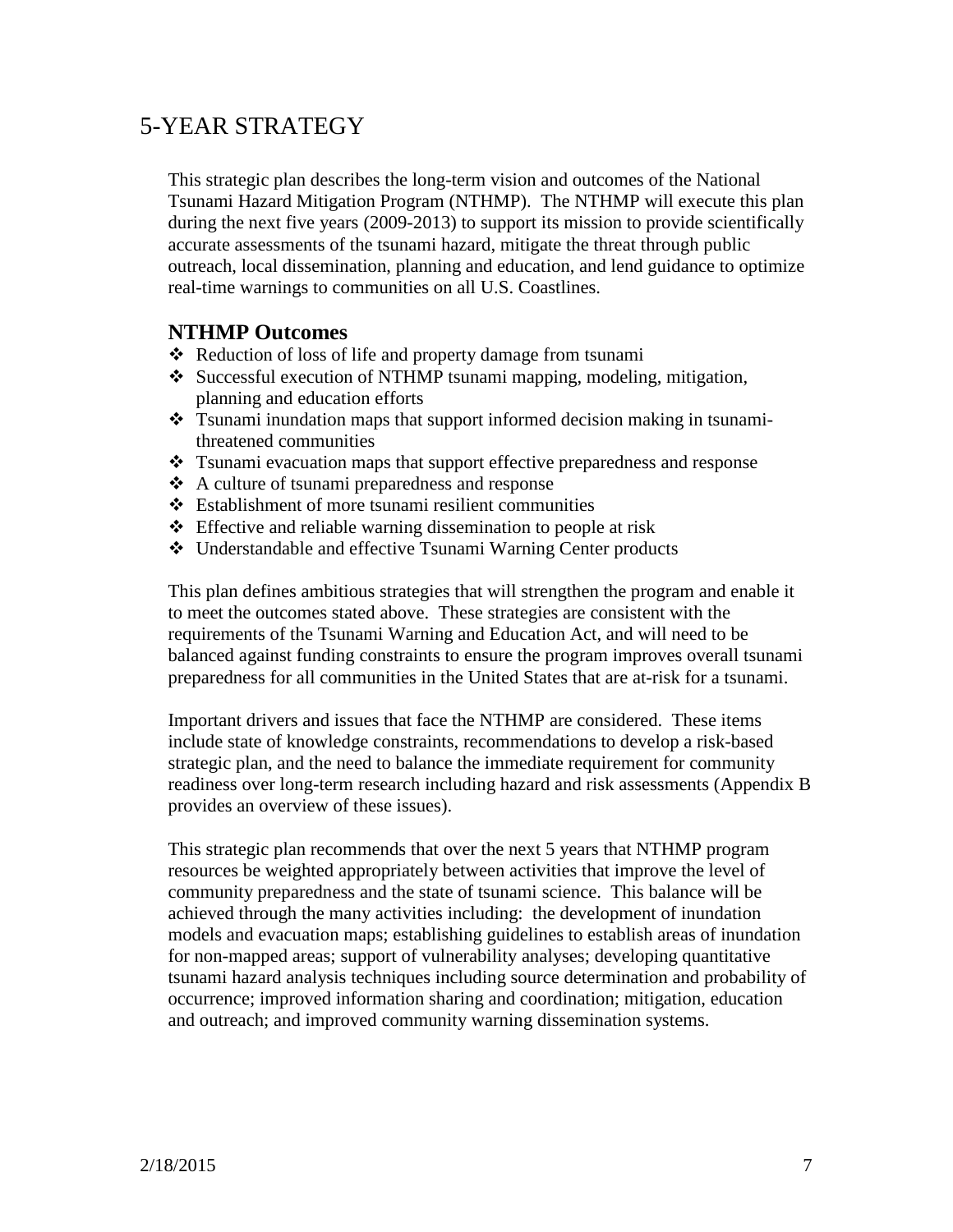# **OVER-ARCHING OUTCOME and STRATEGIES**

The effective execution of this strategic plan requires the NTHMP Coordinating Committee (CC) to be responsible for the overall implementation of the plan. Most strategies will be executed through the NTHMP Sub-Committees; however, there are four key strategies identified in this section which will support the NTHMP in its entirety. The NTHMP Chair or designee will take the lead and actions necessary to complete the strategies, measures, and milestones related to the outcome listed below.

### **Outcome**: Successful Execution of NTHMP Tsunami Mapping, Modeling, Mitigation, Planning and Education Efforts

The Tsunami Warning and Education Act authorizes the NTHMP CC to recommend how funds within the NTHMP (under Section 5) are appropriated, recommend improvements to the National Weather Service's TsunamiReady Program, and ensure all components of the program are integrated with on-going hazard warning and risk management activities, emergency response plans, and mitigation programs in affected areas. The NTHMP Chair or designee is responsible for the overall achievement of this outcome, which will predominantly be achieved through the NTHMP Sub-Committees. The strategies below are directly tied to this outcome and benefit the overall NTHMP.

- Establish an accessible web-based repository for NTHMP-related products
	- o The NTHMP has and is continuing to develop a wealth of products and information that can be used by local officials and NTHMP Members to develop and improve local community tsunami hazard management. An accessible web-based repository for NTHMP-developed and related products is necessary to promote information sharing of NTHMP developed products. This repository will contain all products funded by the NTHMP including but not limited to: inundation maps and models, non-proprietary digital elevation models, evacuation maps, K-12 curriculum and lesson plans, mitigation and preparedness materials, and peer reviewed documents.
- Strengthen Sub-Committees to execute this strategic plan
	- o The NTHMP's three Sub-Committees: Mapping and Modeling, Mitigation and Education, and Warning Coordination are in the unique position to achieve the activities described within the Tsunami Warning and Education Act and the strategies outlined in this Strategic Plan. The NTHMP's Sub-Committees will be strengthened and supported by the NTHMP CC to execute the activities contained within this plan. Subcommittees will meet periodically to address assigned actions as other Coordinating Committee actions as required.
	- o An assessment to determine the number of the tsunami threatened communities in the U.S. will be conducted.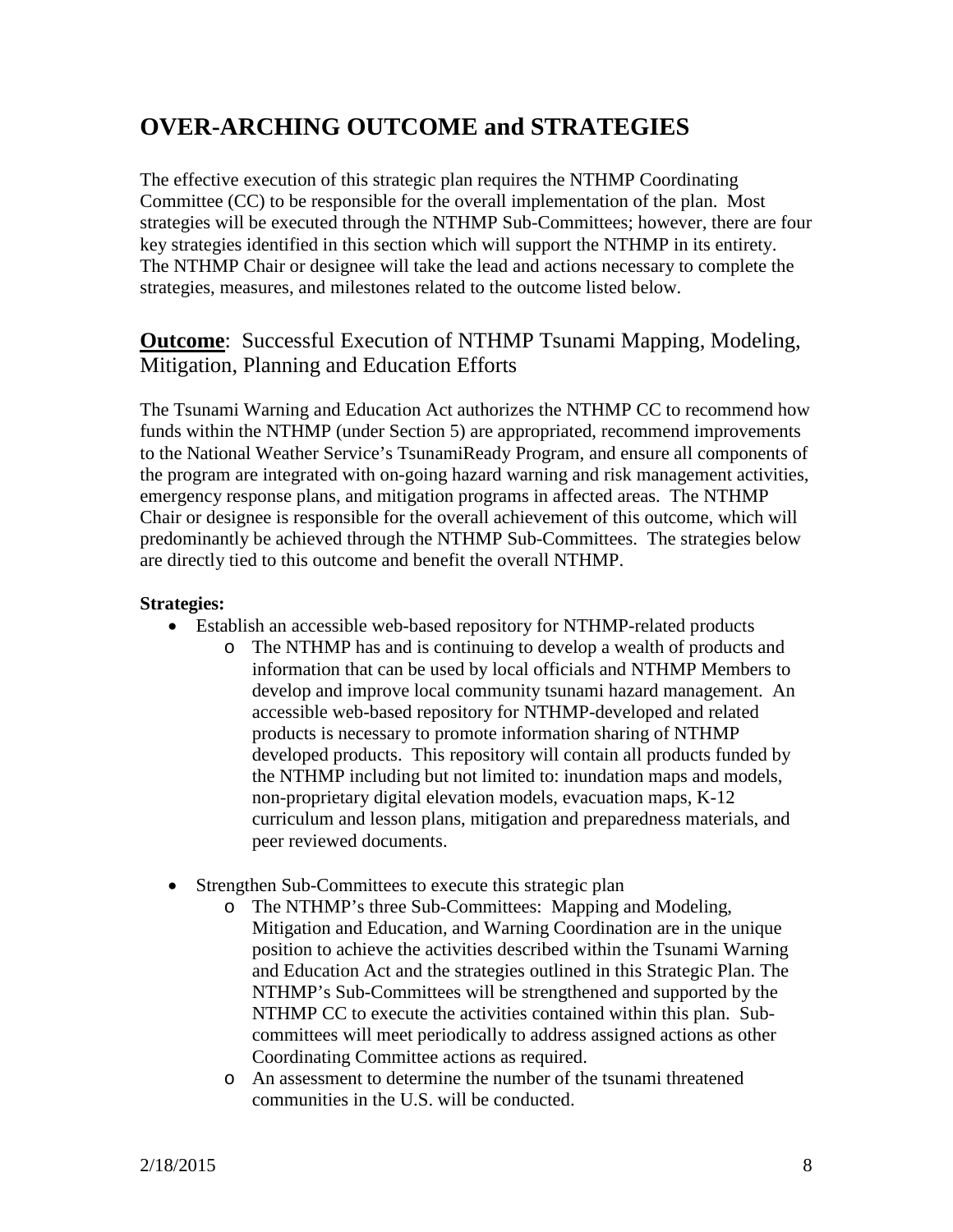- Advocate tsunami research as applicable to NTHMP
	- o The Tsunami Education and Warning Act instructs NOAA to work in consultation with other agencies, academic institutions and the NTHMP CC to establish or maintain a tsunami research program to develop detection, forecast, communication, and mitigation science and technology. The NTHMP CC will work with NOAA to develop a process to improve coordination of the Tsunami Research Program among all necessary parties to achieve the requirements of the Act and support NTHMP-related research.
- Conduct periodic external review of the NTHMP
	- o The Tsunami Warning and Education Act directs the NTHMP to conduct periodic reviews of the program. The NTHMP supports external 5-Year Reviews of the Program. Two external programmatic reviews, one in 2001 and the other in 2007, were conducted to determine program strengths and address weaknesses. The NTHMP will support another external 5-Year review of the program in 2012.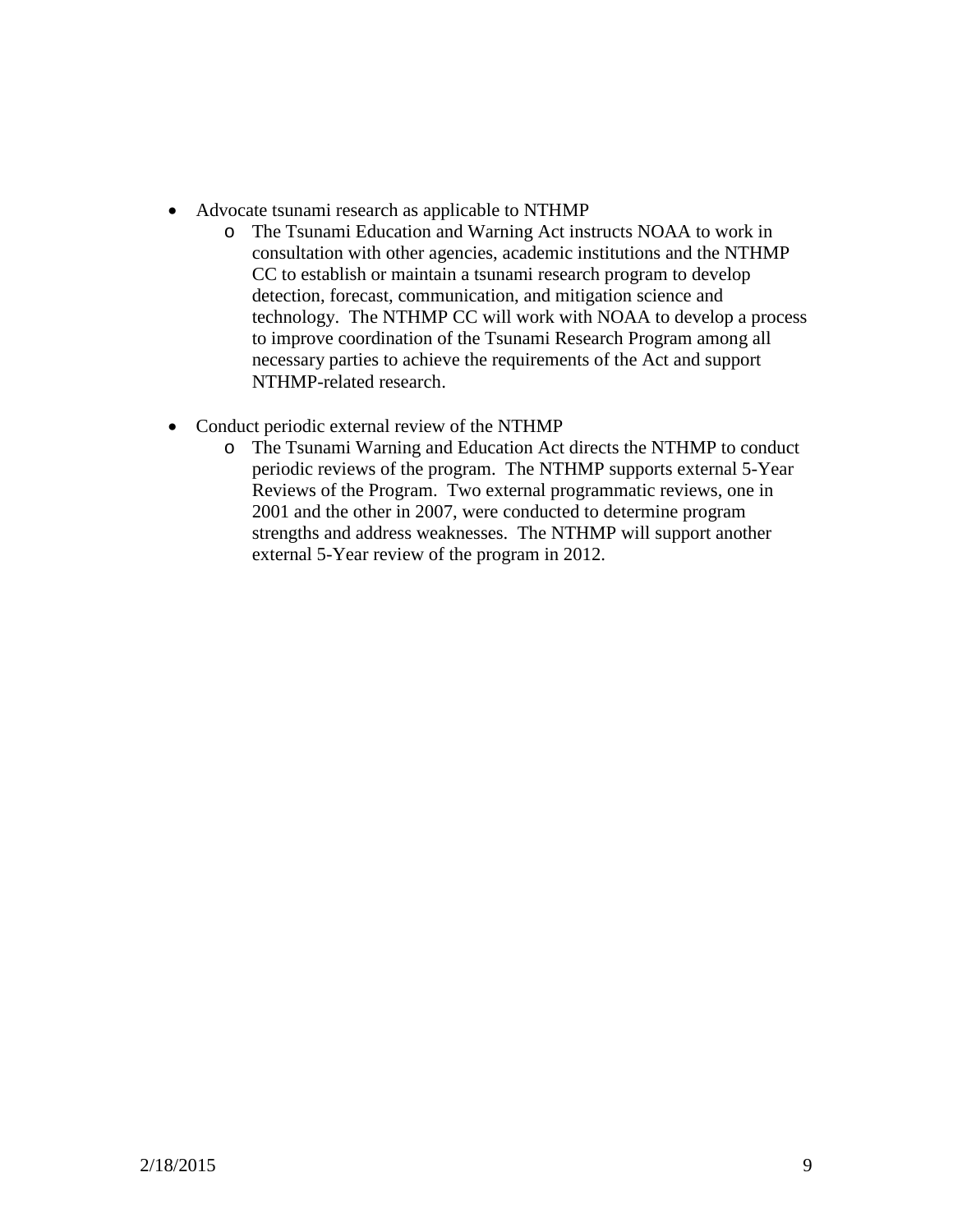# **MAPPING and MODELING OUTCOMES and STRATEGIES**

Mapping and modeling outcomes concern efforts to define potential tsunami inundation zones along threatened coastal regions. Historically, the NTHMP has provided states funds to develop inundation maps. These maps provide emergency management agencies the necessary input to create evacuation maps. Throughout the 12 years of the Program, many threatened communities were provided inundation maps. Those that have not received funding have mainly been communities with either lower threat levels or those for which little bathymetric or elevation data exists. A recurring theme from the 2007 NTHMP review was that maps made with lower resolution input data provide emergency management with valuable input to create evacuation maps even if it is not as accurate as those made with high resolution data. As the program moves forward, this point must be addressed so that all coastal communities are provided evacuation zone guidance.

NTHMP will accomplish mapping and modeling goals through the Mapping and Modeling Sub-Committee (MMS). This Sub-Committee will take the lead and actions necessary to complete the strategies, measures, and milestones related to the outcome listed below.

### **Outcome**: Tsunami Inundation Maps that Support Informed Decision Making in Tsunami-Threatened Communities

Tsunami inundation maps provide information necessary to create evacuation maps. Where potential maximum sources and coastal bathymetry/elevation are known, maps can be created by modeling expected inundation using one of many numerical techniques. To accurately represent actual inundation through a model, high resolution bathymetric and elevation data are necessary. Where either the source or bathymetric /elevation data are not well known, other techniques can be used to estimate maximum inundation. As the Program extends to areas with less defined sources and poorer bathymetric control, these other techniques must be used.

- Develop approval procedures for tsunami inundation models to meet NOAA modeling standards.
	- o The Tsunami Warning and Education Act requires NTHMP inundation models to meet a standard of accuracy defined by NOAA. NOAA has defined the standards in the NOAA Technical Memorandum OAR PMEL-135. The next step is for the MMS to establish a benchmarking procedure based on the standards.
- Develop guidelines for tsunami inundation maps.
	- o A recommendation from the 2007 NTHMP review was for the different inundation modeling efforts supported by the NTHMP to follow the same basic guidelines when creating inundation maps. For example, common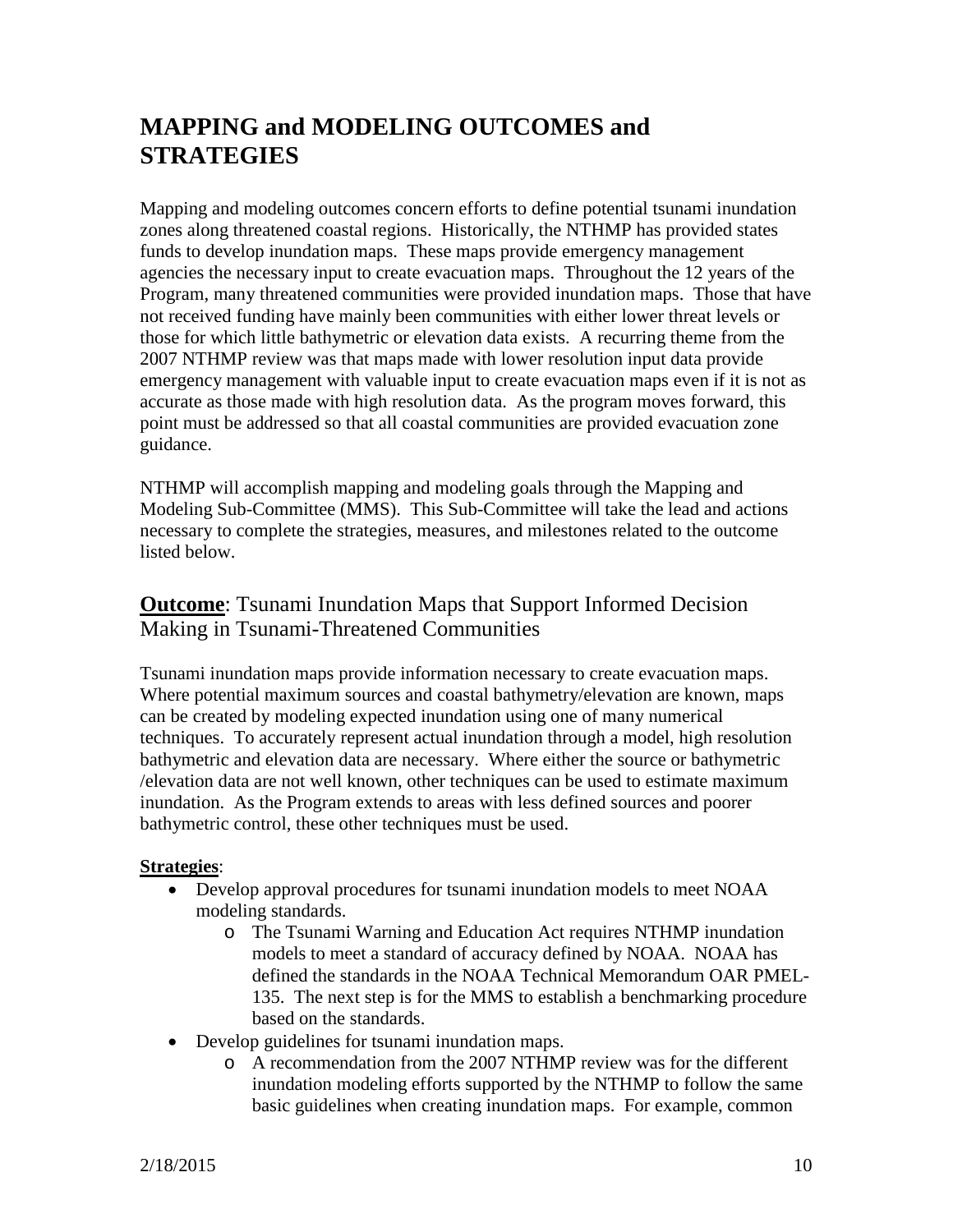output formats will enable the NTHMP to set up a web-based repository for all community inundation maps that is easily accessible by the public. Common use of legends and symbols will support easier map comprehension. Bathymetric/elevation data resolution guidelines should be set and consistent tsunami sources used as appropriate between neighboring states. Best practices developed by state efforts should be shared through annual modeler meetings.

- Prioritize inundation map development.
	- o Each NTHMP partner must determine which of its coastal communities requires an inundation map. Those which do not have maps completed must be prioritized.

Digital elevation maps (DEMs) are necessary input to create inundation maps. NOAA has an ongoing project to create DEMs for the PMEL forecasting project. These DEMs can also be used in NTHMP inundation mapping projects. However, some communities for which inundation maps need to be created will not be used as forecasting points. These community's DEMs will need to be prioritized and created through actions of the MMS.

- Develop inundation maps for all communities with high tsunami hazard.
	- o Based on the NOAA/USGS National Tsunami Hazards Assessment (Dunbar and Weaver, 2007), U.S. regions are characterized by tsunami hazard ranked from very low to very high. Inundation maps should be developed for all threatened communities in regions with tsunami hazard ranked high or very high. Regions ranked high or very high are Alaska, Hawaii, U.S. west coast, Puerto Rico, U.S. Virgin Islands, and U.S. Pacific Island territories.
- Provide guidance to regions for which no inundation maps exist concerning tsunami threatened areas.
	- o As discussed above, many communities do not have either well known potential tsunami sources or DEMs. New techniques must be developed to provide appropriate guidance to these communities.
- Ensure any NTHMP funded model code is shared.
	- o To improve coordination between the different mapping efforts funded by the NTHMP, source code used to compute expected runup should be shared.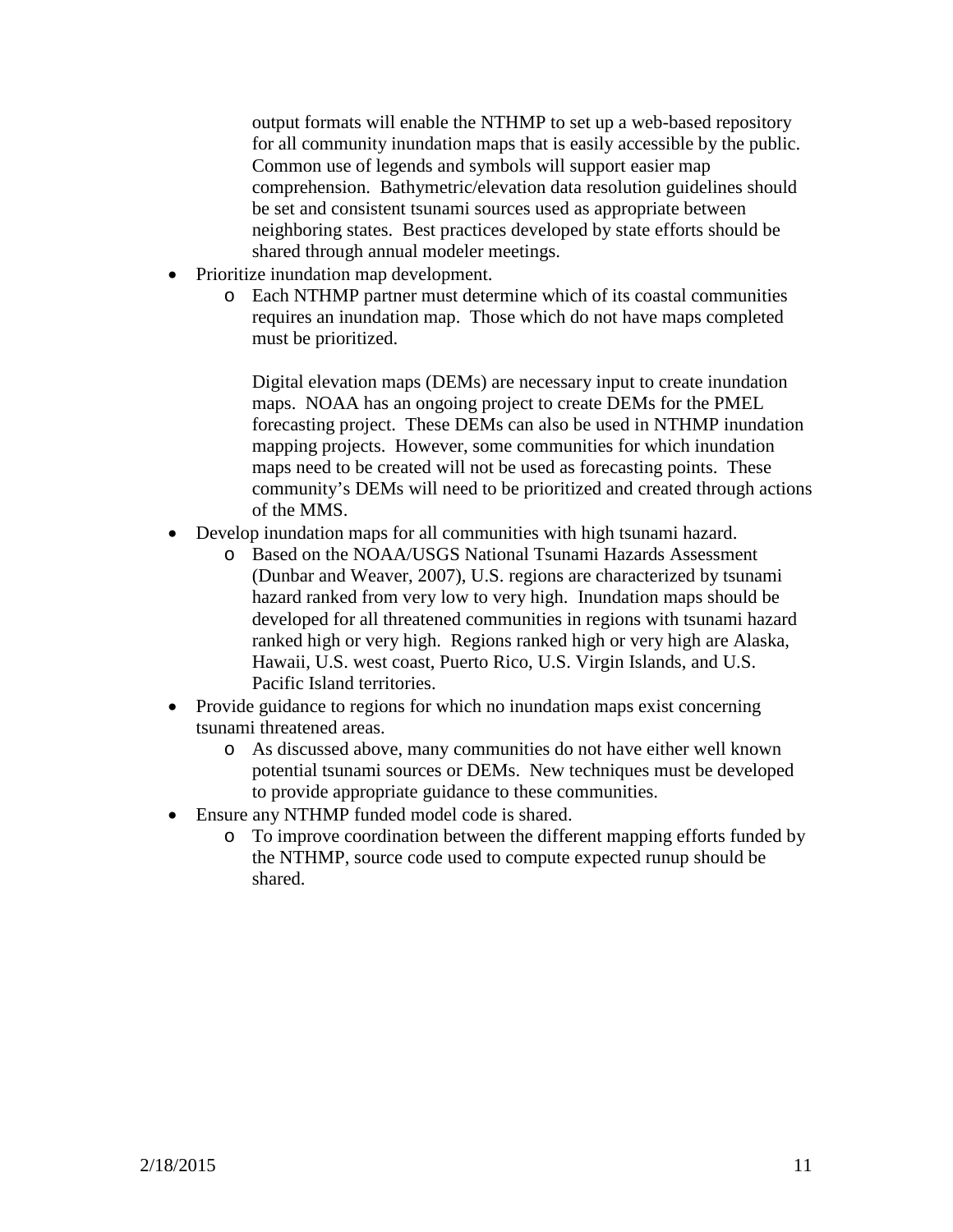## **MITIGATION and EDUCATION OUTCOMES and STRATEGIES**

Mitigation and Education refer to the activities through which the agencies and people in the potentially impacted zone are educated and take the appropriate actions to save lives and minimize property loss. It is important to assure the integration of the ongoing hazard warning and risk management activities, emergency response plans and mitigation programs in affected areas. Since the program was created, the NTHMP has funded state and multi-state projects to improve tsunami awareness and mitigation, and the TsunamiReady program was established. In the wake of the 2004 Indian Ocean Tsunami and the following assessments of the US Tsunami Program, much emphasis has been placed on the importance of educating the public, preparing for evacuation and emergency response, and modifying land use planning and development approval practices. Even small efforts to plan for tsunamis can significantly increase community safety.

NTHMP will accomplish Mitigation and Education Outcomes and Strategies through the Mitigation and Education Sub-Committee (MES). This Sub-Committee will take the lead and actions necessary, except where noted, to complete the strategies, measures and milestones related to the outcomes listed below.

### **Outcome:** Reduction of Loss of Life and Property Damage from Tsunamis

Tsunamis are infrequent events, but their impacts on coastal communities can be devastating. To reduce the loss of life and property, communities need to prepare for evacuation and emergency response and also modify their land use planning and development approval practices. Given the challenge to maintain mitigation and preparedness programs when the threat is perceived as remote, it is important that the measures adopted be integrated into existing community plans and that they be reviewed and revised regularly. NTHMP will provide support for periodic exercises and educational material development and distribution.

#### **Strategies:**

- Develop guidelines for mitigation, preparedness and education programs
	- o Educational guidelines will be developed to ensure quality educational programs are delivered by the NTHMP. These guidelines will be based on expertise developed within the program, and will provide direction to partners carrying out NTHMP education goals. These guidelines will be consistent with previous NTHMP work documented in the Strategic Implementation Plan for Mitigation Projects (Dengler, 1998). Consideration will be given to using the guidelines in the TsunamiReady program educational requirement.

Educational guidelines will consist of items such as: education of the teacher, curriculum content, frequency of offerings, and testing/follow-up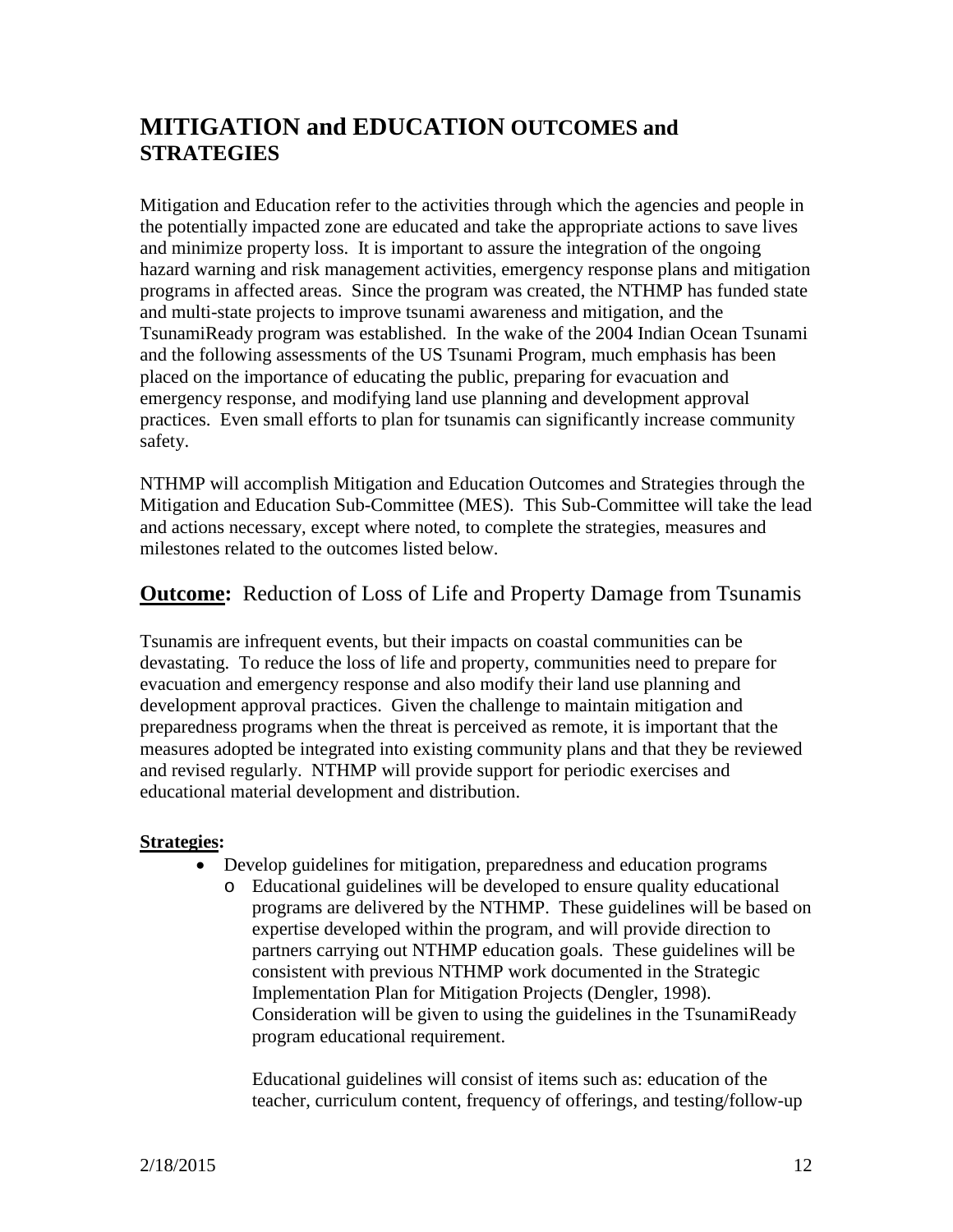procedures. Consideration will be given to the fact that many tsunami threatened regions receive visitors from other areas.

- o NTHMP partners already participate in FEMA and other state and local mitigation and preparedness programs. The Tsunami Warning and Education Act has very specific program components that need to be addressed. The NTHMP definitions of "mitigation" and "preparedness" will be established.
- o Critical facilities represent the lifelines of communities. If they are heavily impacted and can't recuperate, the recovery of the communities will also be delayed. Therefore, it is very important to assure that critical facilities include tsunamis in their emergency response plan. The NTHMP will define the term critical facilities for its program.
- o In order to measure the increase in the number of the tsunami threatened communities and critical facilities with tsunami response plans, a baseline of tsunami-threatened communities and critical facilities with such plans need to be increased.
- o Through mitigation, future impacts from tsunamis can be minimized. NTHMP proposes to increase the number of tsunami threatened communities which include tsunamis in their hazard mitigation plan. To measure this increase, the baseline of communities which include tsunamis in their hazard mitigation plan a baseline has to be established.
- Promote the integration of tsunami inundation research into building codes and land use planning.
	- o The use of adequate construction materials, building configuration and tsunami specific design features can reduce loss of life and property damage. Most local building codes are based on the International Building Code (IBC) prepared by the International Conference of Building Officials (ICBC). The IBC does not contain requirements for tsunami resistant design, although measures to resist earthquake shaking, can also help reduce tsunami damages. Given the advances in tsunami research, discussions need to be held with building officials to integrating tsunami resistant design; this will be done at both the ICBO and the local level.
	- o The Tsunami Warning and Education Act requires the NTHMP to promote measures by Federal, State, Tribal and Local governments to discourage development in high-risk areas. Although the 1972 Coastal Zone Management Act and the FEMA National Flood Insurance Program are particularly important for land use planning in coastal areas, there are no federal requirements for statewide or local land use planning for tsunamis. Land use planning for tsunamis, regulation and permitting take place at the state and local level. NTHMP partners will seek ways to incorporate tsunami loss-prevention measures to help make communities less vulnerable in the future.
- Support coordination of NTHMP mitigation programs with other state, local and federal mitigation programs.
	- o PL-109-424 states that NTHMP shall integrate tsunami preparedness and mitigation programs into ongoing hazard warning and risk management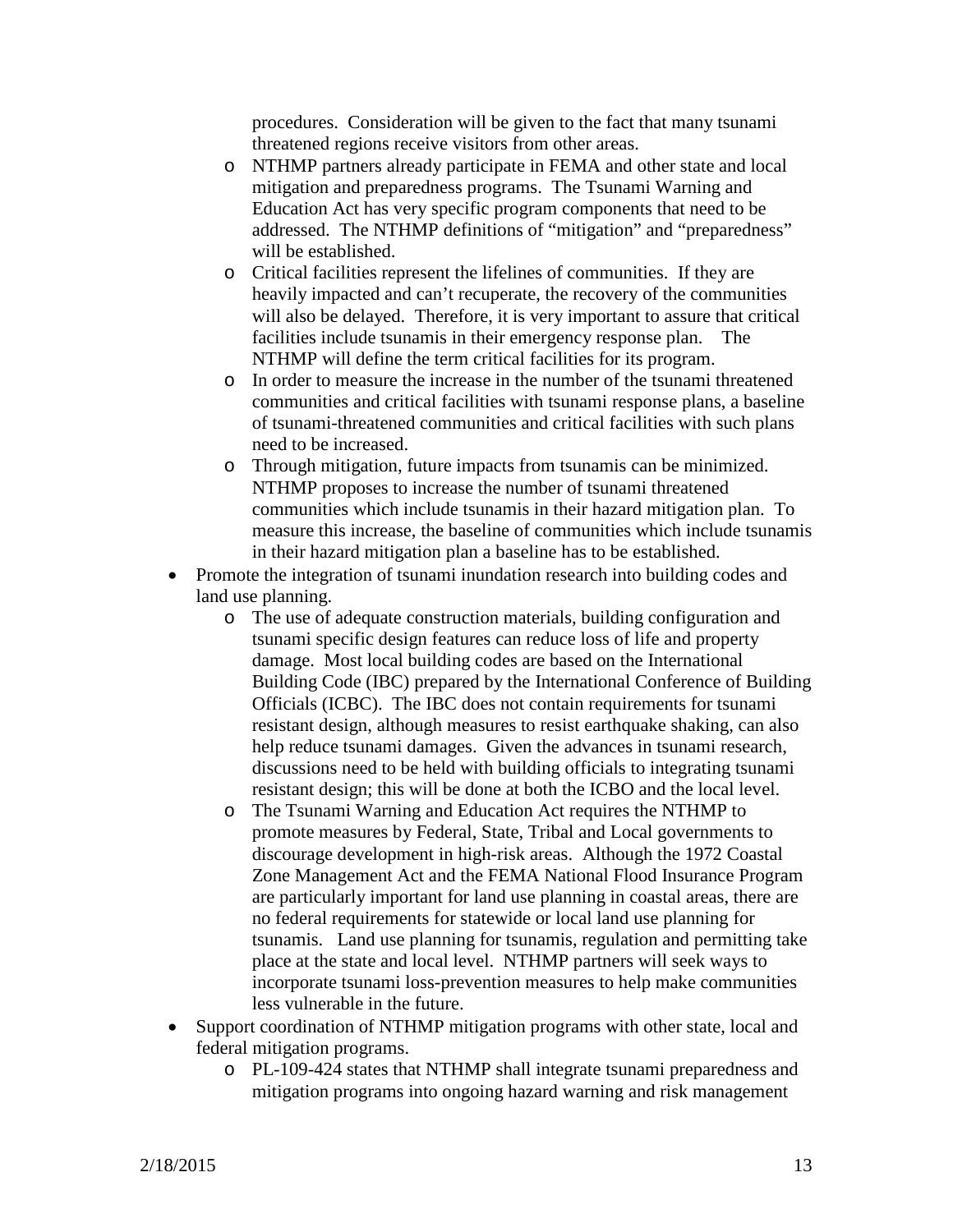activities, emergency response plans and mitigation programs in affected areas. FEMA is the Federal government agency responsible for the promotion and support of mitigation of all natural hazards. FEMA's Pre-Disaster Mitigation (PDM) program provides funds to States, Territories, Tribes and communities for hazard mitigation planning and for the implementation of mitigation activities. NTHMP partners also have their own state and local mitigation programs. To maximize resources, an inventory will be prepared by each NTHMP state and federal partner mitigation activities.

### **Outcome: Tsunami evacuation maps that support effective preparedness and response**

The primary strategy for saving lives immediately before tsunami waves arrive is to evacuate people from the hazard zone. Tsunami evacuation maps need to be prepared and distributed before an event to maintain awareness and instill effective response behavior when the tsunami strikes. The evacuation maps include the area at risk, the evacuation routes and the safety zones, as well as the evacuation sites. Consideration can also be given to using tall buildings for vertical evacuation. Some uniformity in these maps will aid in their clearer interpretation as people travel between the different states, territories and commonwealths. Nevertheless it is important to note that the maps all need to be tailored for special facilities and populations.

#### **Strategies:**

- Develop guidelines for tsunami evacuation maps
	- o The guidelines for the evacuation maps will include scale, colors, symbols, critical infrastructure and specialized institutions to be included as well as the text. The needs of large non-English speaking communities will also need to be addressed. Criteria for defining the evacuation routes, evacuation sites and vertical evacuation exercises would help the local communities develop effective maps.
	- o Guidelines will also address the base inundation maps that will be used to develop the evacuation maps.
	- o Guidelines for the approval and distribution of these maps will also be developed.
	- o NTHMP will assess the number of tsunami threatened communities that require tsunami evacuation maps.

#### **Outcome:** A Culture of Tsunami Preparedness and Response

The Tsunami Warning and Education Act mandated that the NTHMP shall "improve and increase education and outreach". This is a challenging mandate, possibly the NTHMP's most important, considering there are over 500 coastal counties within the ten NTHMP regions. To approach this challenge, a national tsunami education plan must be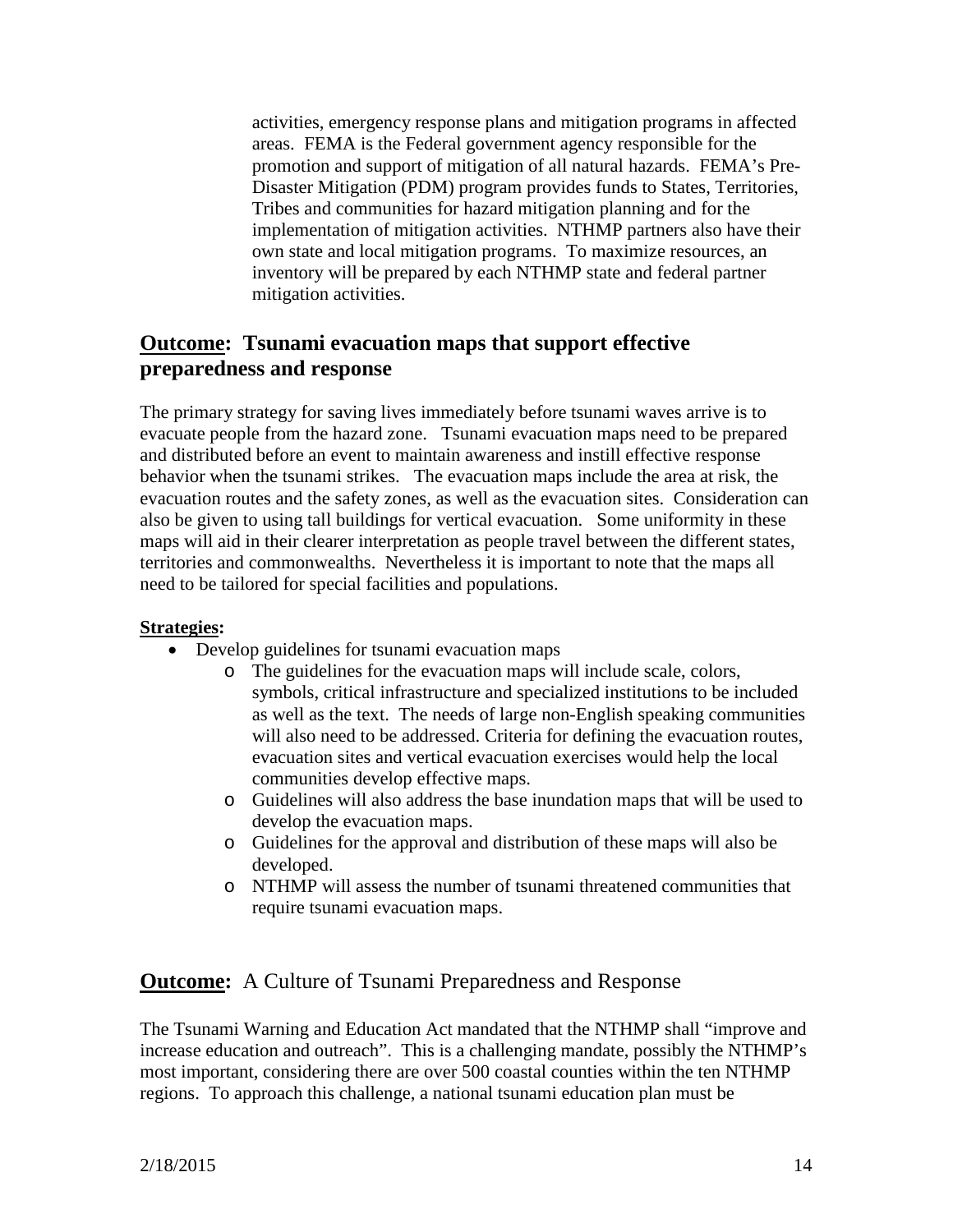developed to eliminate duplication of efforts and provide the necessary support to NTHMP partners implementing the plan. The plan starts with the previously mentioned goal of developing educational guidelines. The end result of the plan will be an educated populace ready to take the appropriate actions in the event of a tsunami. To reach this objective, the following strategies will be pursued.

- Facilitate educational events.
	- o A national education plan will be developed which will focus and provide guidance to the NTHMP education program. The plan will leverage existing educational materials produced by the NTHMP and elsewhere. The public education provided by this program may serve a double purpose as it also could be utilized by the TsunamiReady program in their recognition criteria. The plan will help eliminate duplication of effort between NTHMP partners by consolidating educational materials and curriculum in the NTHMP web-based repository.
- Explore the feasibility of integrating tsunamis more into K-12 education.
	- o Tsunami preparedness should be mainstreamed into educational curricula in zones that are at risk. Outreach to schools, including post-secondary institutions, reinforces a learned response, educates the next generation of decision makers and is a natural way to involve parents in tsunami education. Approaches can be made at the corresponding levels including the teachers and text book editors for new and improved educational materials and resources. NTHMP will support educational efforts at learning institutions including tsunami exercises, especially in at-risk communities through at least one state pilot project
- Promote development of tsunami emergency response procedures including collaboration among federal, state, and local agencies.
	- o In the wake of a tsunami, emergency management personnel must be ready to respond in many different localities. These response efforts will be coordinated between national, regional and local governments through close cooperation with security officers, Coast Guard, medical personnel and engineers. Cooperation of the general public is also critical for proper tsunami response. Response procedures must be tested for their appropriateness.
	- o Response procedures will include rapid and safe evacuation of people at risk, establishment of evacuation routes, evacuation areas, dissemination of information, and attention for people with special needs and visitors. The response procedures need to address both local earthquake and tsunami events, as well as regional and distant tsunamis. Clear procedures will be developed for evacuation, holding and returning to the at-risk areas once the danger has passed.
	- o In preparing and responding to disasters, it is indispensable that the characteristics of the population at risk be identified. A clear understanding of the population composition and distribution in the areas at risk provide responders with the capacity to attend, manage and channel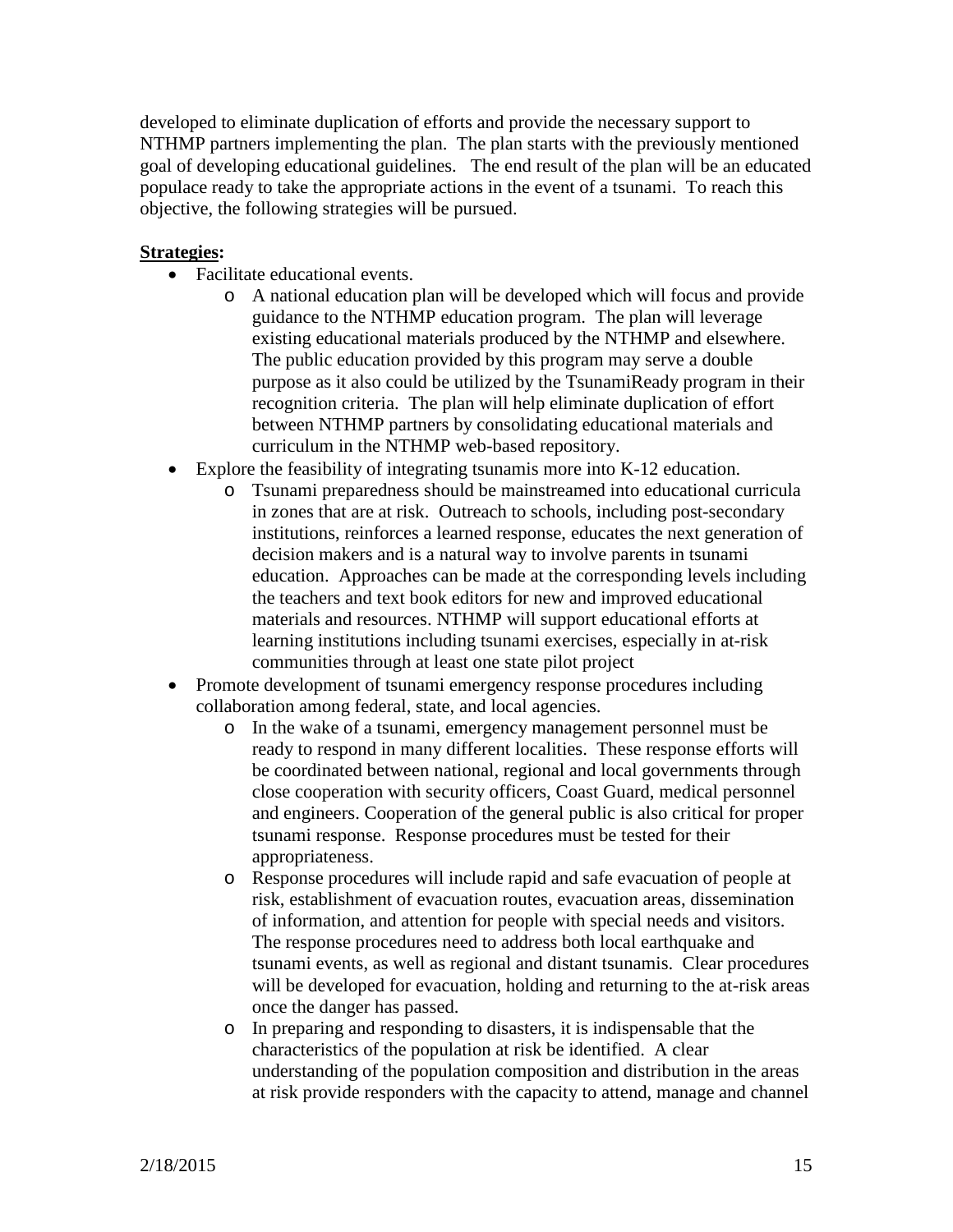aid more easily and effectively. The decision support tools mandated by Tsunami Warning and Education Act will help emergency officials and a wide range of decision makers to better visualize the potential impacts of a particular event.

- o NTHMP state/territory/commonwealth partners lead the effort within their jurisdictions to prepare state, county, and community tsunami response. Working groups which coordinate between the different levels of government help information flow and planning throughout the jurisdiction. NTHMP will support these groups' organization and execution.
- o The NTHMP will promote annual table top exercises and drills which will ensure smoother and more effective operations in the case of an event. These exercises reveal flaws or weaknesses in current systems. They also provide important feedback as to whether current evacuation measures, emergency response and mobilization procedures are appropriate.
- Support tsunami outreach efforts to coastal residents, media, coastal businesses, and tourism.
	- o Before, during and after a tsunami event the media is a critical sector to reach the public. Media kits provide the tools to deliver an effective message. The number of state media toolkits will increase and a national tsunami media toolkit will also be developed. The national tsunami media kit will be designed to supplement the state toolkits.
	- o The cooperation of the coastal businesses and tourism is intrinsic to proper tsunami response. Tsunami outreach products need to be developed that meet the special needs of these groups within their corresponding states and jurisdictions. Tsunami education products will be developed for the tourist (cruises, hotels and vacation rental homes) and business communities.
	- o To enhance tsunami education in the schools, educational toolkits and curricula for educators will be made available electronically and in a nonproprietary format.
	- o Evaluations and surveys will be conducted to determine the effectiveness of tsunami education products and the level of preparedness.
	- o Promote innovative outreach events to help inform local public and reach broad audiences (e.g., fairs, mall kiosks, and community workshops).
	- o Develop and distribute outreach materials as needed while attempting to utilize existing materials developed within the NTHMP and elsewhere (e.g., posters, brochures, etc.).
- Propose a National Tsunami Awareness week.
	- o The establishment of a National Tsunami Awareness week will increase the awareness of tsunamis and related preparedness activities and help focus the timing of communications testing and exercise.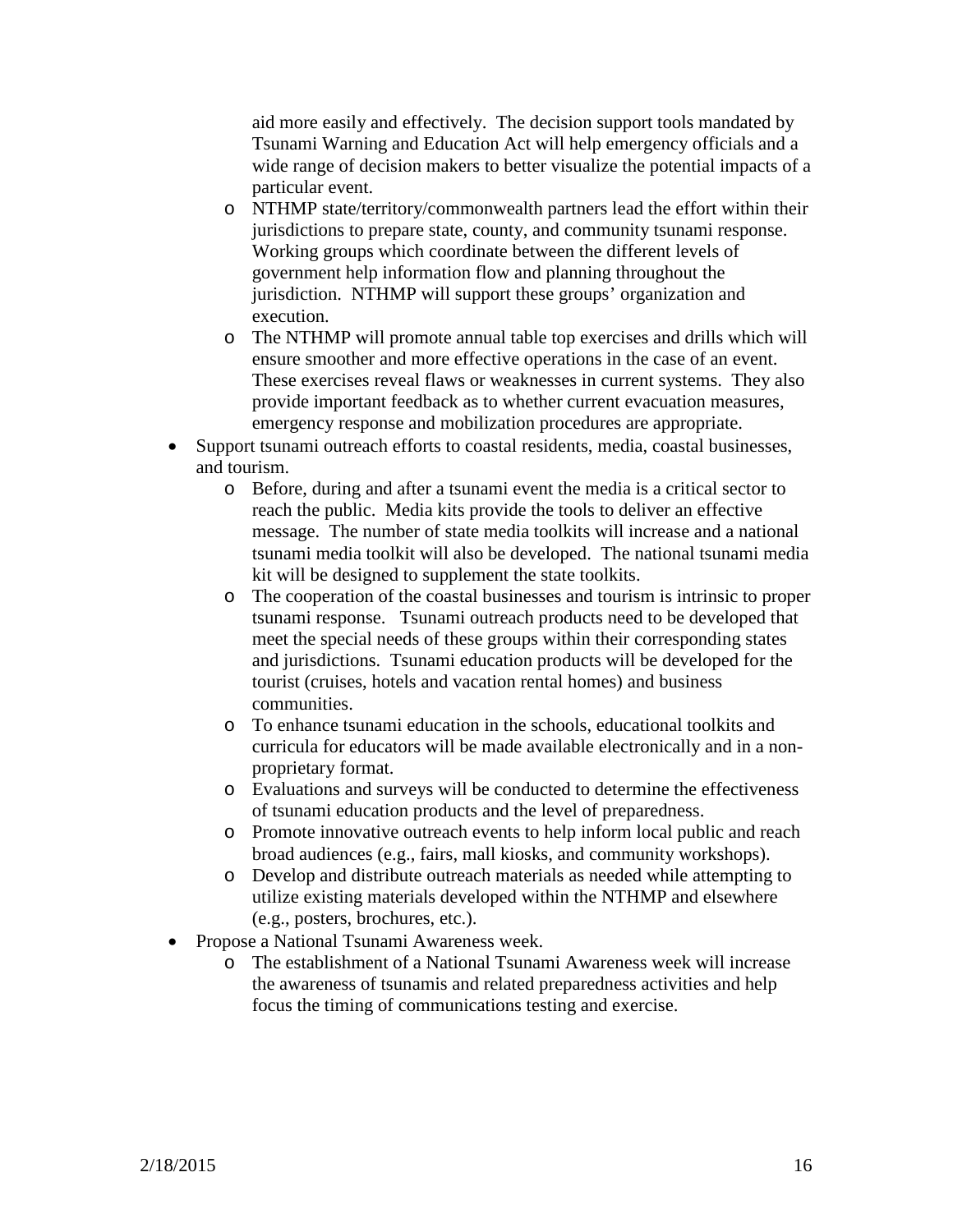### **Outcome:** Establishment of more Tsunami Resilient Communities

Resilience is the capacity to cope with unanticipated danger after they have become manifest, learning to bounce back (Wildavsky, 1991). The Tsunami Warning and Education Act directs the NTHMP to seek ways to make communities more tsunami resilient through the use of inundation maps and other mitigation practices. Tsunami resilient communities are not only prepared to respond to tsunamis, but also protect existing development from tsunami losses, take special precautions in locating and designing infrastructure and have plans in place to recover if a tsunami should strike.

- NTHMP is committed to ensuring communities are prepared to respond during a tsunami event.
	- o NOAA's TsunamiReady Program is designed to help cities, towns, counties, universities and other large sites in coastal areas reduce the potential for disastrous tsunami-related consequences. TsunamiReady helps community leaders and emergency managers strengthen their local operations. No community is tsunami proof, but TsunamiReady can help minimize loss. The TsunamiReady program recognizes communities that meet the criteria. Over 50 communities have been recognized in the US as TsunamiReady. NTHMP will support a greater number of communities to become TsunamiReady.
- Support reviews of the TsunamiReady program.
	- o The NTHMP recognizes that this critical program will need periodic review and improvement to continue to enhance local community preparedness efforts. To that end, the NTHMP will support and convene meetings to discuss improvements that can be made to the TsunamiReady Program.
- Support a research effort to develop U.S. tsunami risk assessment methodologies.
	- o In 2007, the NTHMP conducted a U.S. States and Territories National Tsunami Hazard Assessment: Historic Record and Sources of Waves, Prepared for the NTHMP. This report was seen as an initial step towards a national tsunami risk assessment which would include determining the harm or the potential exposure of a population, infrastructure, resources and other assets to tsunamis. The NTHMP will develop quantitative tsunami risk analysis techniques, including the source determination and probability of occurrence.
	- o The NTHMP will determine the applicability of economic and loss estimation tools (eg. HAZUS to gain a better understanding of the potential impact of tsunamis in the US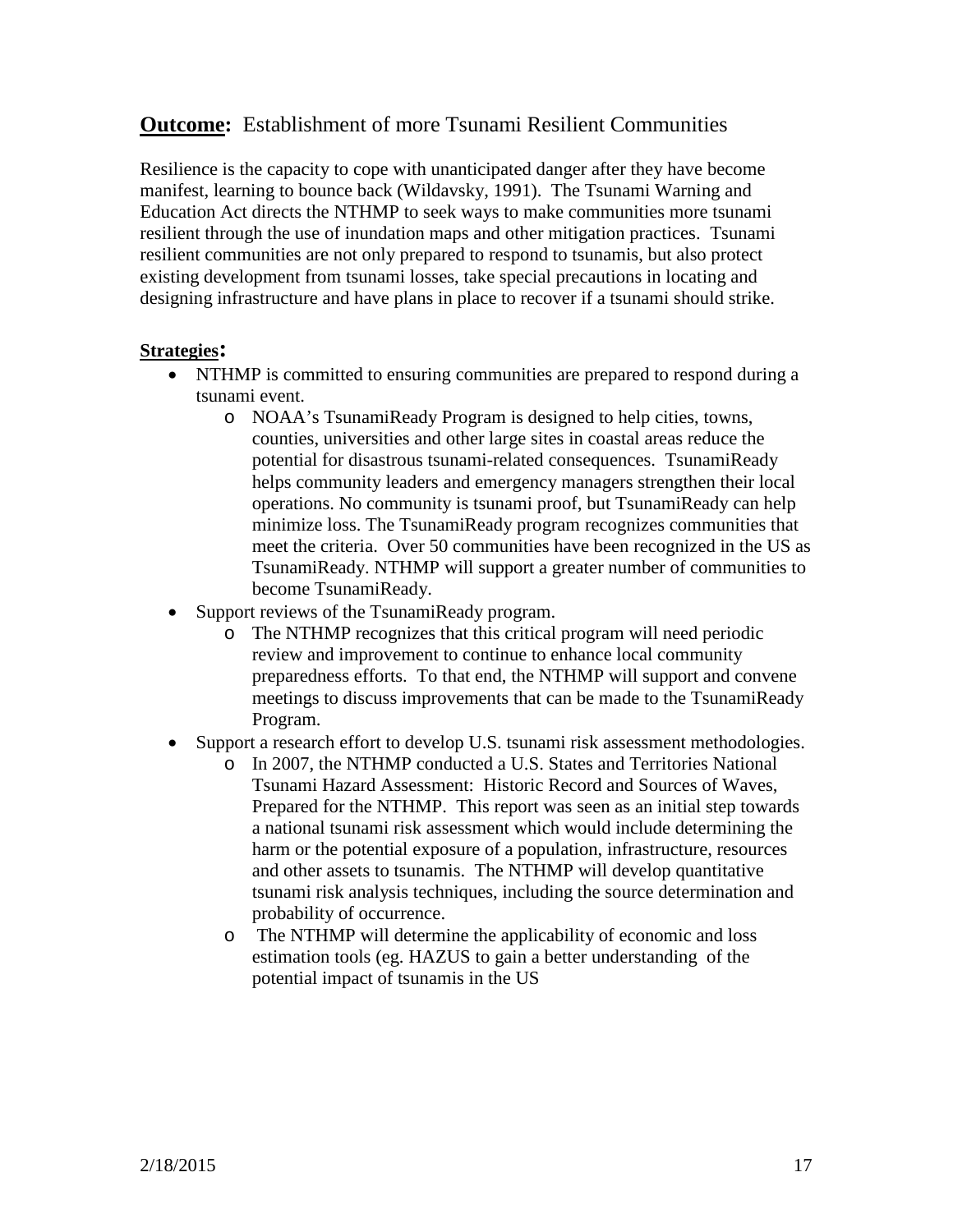# **WARNING COORDINATION OUTCOMES and STRATEGIES**

Warning Coordination outcomes relate to the content and delivery of the operational Tsunami Warning System's (TWS) products. The NTHMP is a guidance body to the NOAA-operated U.S. TWS and provides recommendations on the format and content of Tsunami Warning Center (TWC) domestic messages. The NTHMP also takes an active role in assuring the local delivery of TWC products. The NTHMP supports community warning point reception and dissemination equipment and provides for coordination of TWS exercises and tests.

NTHMP will accomplish warning coordination goals through the Warning Coordination Sub-Committee (WCS). This Sub-Committee will take the lead and actions necessary to complete the strategies, measures, and milestones related to the outcomes listed below.

### **Outcome**: Understandable and effective Tsunami Warning Center Products

Tsunami warnings, watches, and advisories are relatively rare products for any given U.S. location. For example, U.S. west coast locations have only experienced three warnings in the last 40 years while the state of Hawaii has experienced two warnings in the same time period. U.S. east, Gulf of Mexico, and Puerto Rico/Virgin Islands coasts have never been put in tsunami warning, watch, or advisory status. Since these products are received so rarely, they must be clear and concise in content. Graphical products must support textual content and provide straight-forward information.

#### **Strategies:**

- Provide guidance to refine TWC products.
	- o Product guidance will be provided to the TWCs through the WCS. TWCs will implement minor changes proposed by the WCS after necessary coordination. Major changes will be made using the NWS Service Change procedures. Special attention will be made to enhance TWC graphical products.

### **Outcome**: Effective and Reliable Warning Dissemination to people at risk.

One of the biggest challenges facing the TWS is tsunami message delivery to those at risk. TWCs utilize standard NWS message dissemination routes such as NOAA Weather Radio, NOAA Weather Wire, Emergency Managers Weather Information Network, and others. Products issued over these routes provide local emergency management guidance when making decisions regarding evacuation. It is critical for proper operation of the TWS that local emergency management have reliable TWC product reception and the capability to distribute the message to those at risk.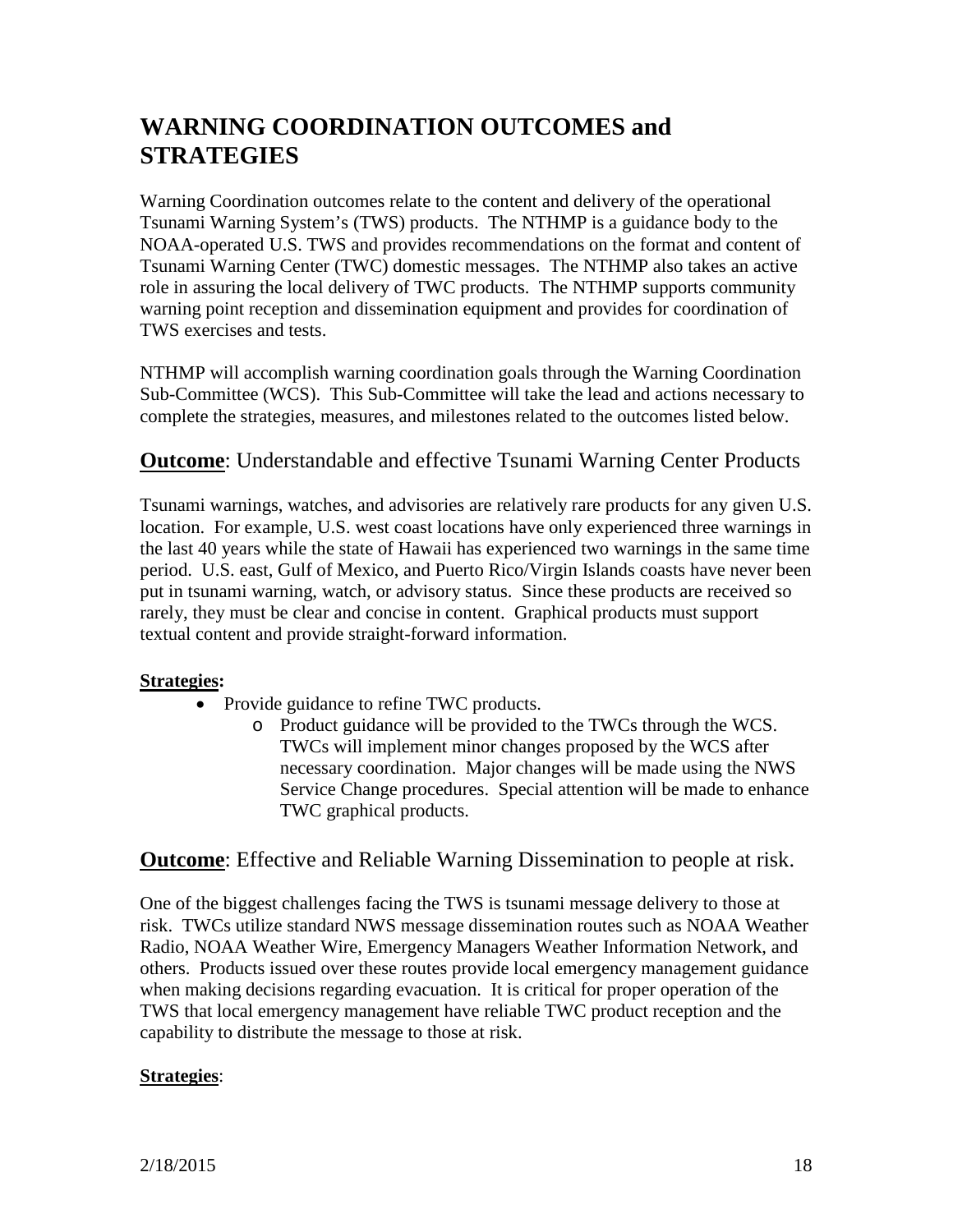- Encourage authorities to receive and respond to Tsunami Warning Center products.
	- o The WCS will provide the coordination mechanism for system-wide communication tests as well as set up a review process to determine TWS effectiveness during events which prompt tsunami warnings. Monthly or quarterly communication tests will be conducted by the TWCs to ensure message receipt by primary recipients. Annual endto-end tests will be conducted using the live tsunami warning Emergency Alert System code and over NOAA Weather Radio when approved by the state.
	- o NTHMP will encourage an increase in the number of states participating in the annual end-to-end testing of the Tsunami Warning System.
- Advocate for continual tsunami detection and warning system improvements.
	- o While the NTHMP's main purpose is to enhance tsunami mitigation and education efforts, it is in a unique position to also advocate for improvements to the operational TWS. This advocacy will take the form of joint state letters to congressional members, CC recommendations to NOAA leadership, and/or interaction with the Congressional Hazards Caucus.
- Improve local warning dissemination capabilities to people at risk.
	- o The WCS will conduct an inventory of dissemination capabilities at threatened communities throughout the coastal U.S. Local dissemination techniques include, but are not limited to, NOAA Weather Radio, cable TV overrides, automatic phone call systems, Emergency Alert System, sirens/loudspeakers, local SMS, etc. Based on this inventory, the WCS will take the actions necessary to improve dissemination capabilities at threatened communities nation-wide.
- Improve community warning point reception capabilities.
	- o Before communities can disseminate tsunami information to people at risk, they first must be able to reliably receive tsunami information from the TWCs. Some of the methods used to receive tsunami warnings are FEMA's National Warning System, NOAA Weather Wire, the NWS Family of Services, and the Emergency Managers Weather Information Network. As above, the WCS will conduct an inventory of community warning reception capabilities. Based on this inventory the WCS will take actions necessary to improve warning information reception in threatened communities nation-wide.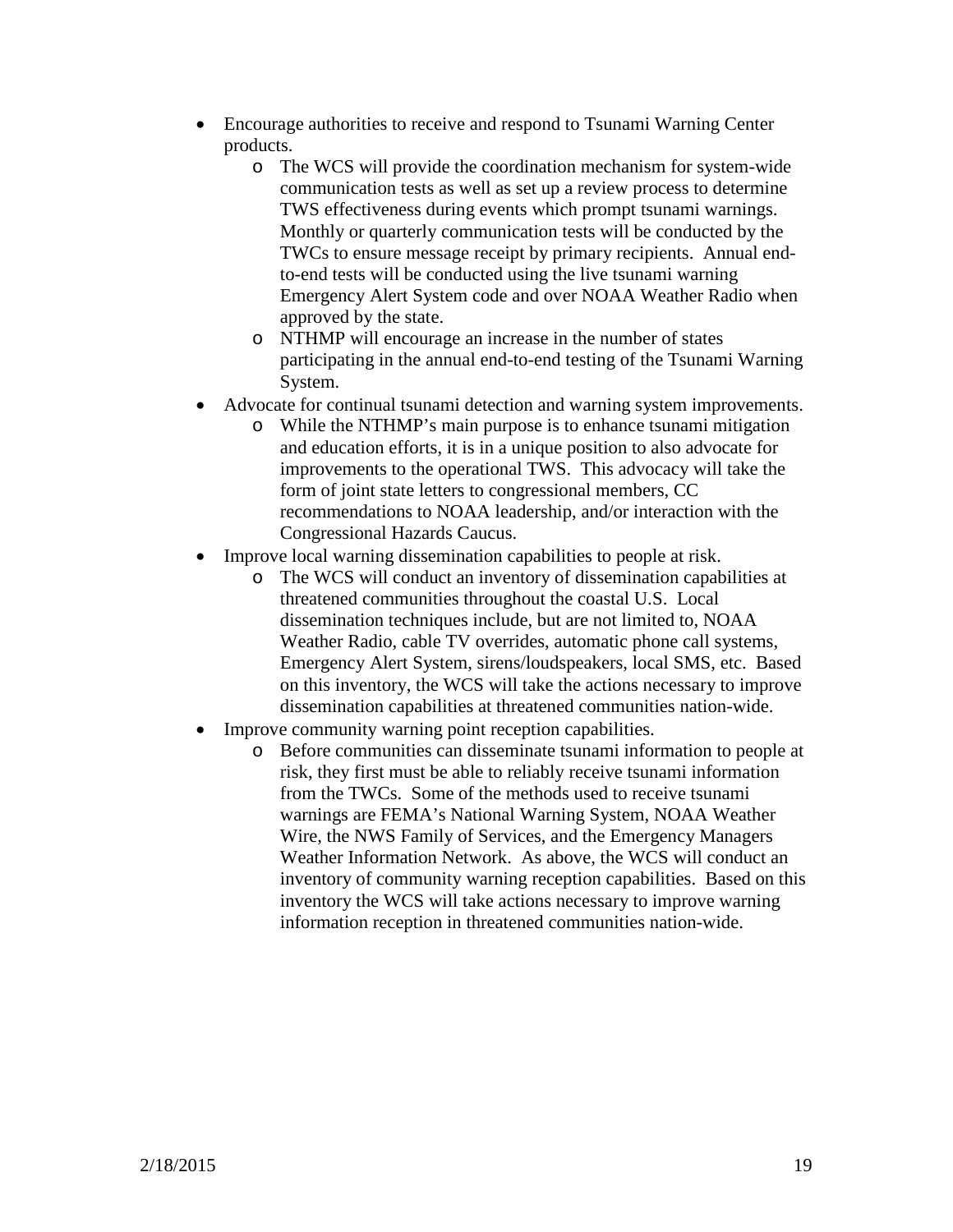# IMPLEMENTATION

Outcomes and strategies of the plan naturally fall into one of four categories: Overarching outcomes and strategies which impact the entire program; Inundation Mapping outcomes and strategies which relate to the NTHMP's modeling effort, Mitigation and Education outcomes and strategies which relate to planning, public education and preparedness activities; and Warning Guidance outcomes and strategies which relate to warning products and dissemination. Structurally, these categories mesh well with the NTHMP's Sub-Committee structure. The over-arching outcomes and strategies will be executed by the NTHMP Chair or designee while the other three categories will be executed by the appropriate Sub-Committee. The responsibilities of the Sub-Committees must be strengthened and their Terms of Reference reviewed, adjusted and followed to ensure the successful implementation of this plan.

Implementing the strategies and achieving the performance measures will require significant amounts of time from the NTHMP Chair or designee and the Sub-Committee Chairs. Sub-Committee Chairs must be in a position in which the responsibilities of executing the plan align with their existing responsibilities, have the extra time necessary, and have sufficient financial support from their respective agency or from the NTHMP to accomplish the tasks.

Sub-Committees will need to compile, track, and complete actions and performance measures generated directly and indirectly through this plan. Action item status will be provided to the CC quarterly. Performance Measure status will be provided to the CC annually.

Grants and Contracts provided through the NTHMP must complete and support strategies and measures within this plan. Each Sub-Committee will track the success of Grantee and Contractor completion of funded tasks in relation to their respective Sub-Committee performance metrics. Sub-Committees will provide an annual report to the CC on the status of their respective performance metrics. This report will include a detailing of Grantee and Contractor impacts on the performance metrics.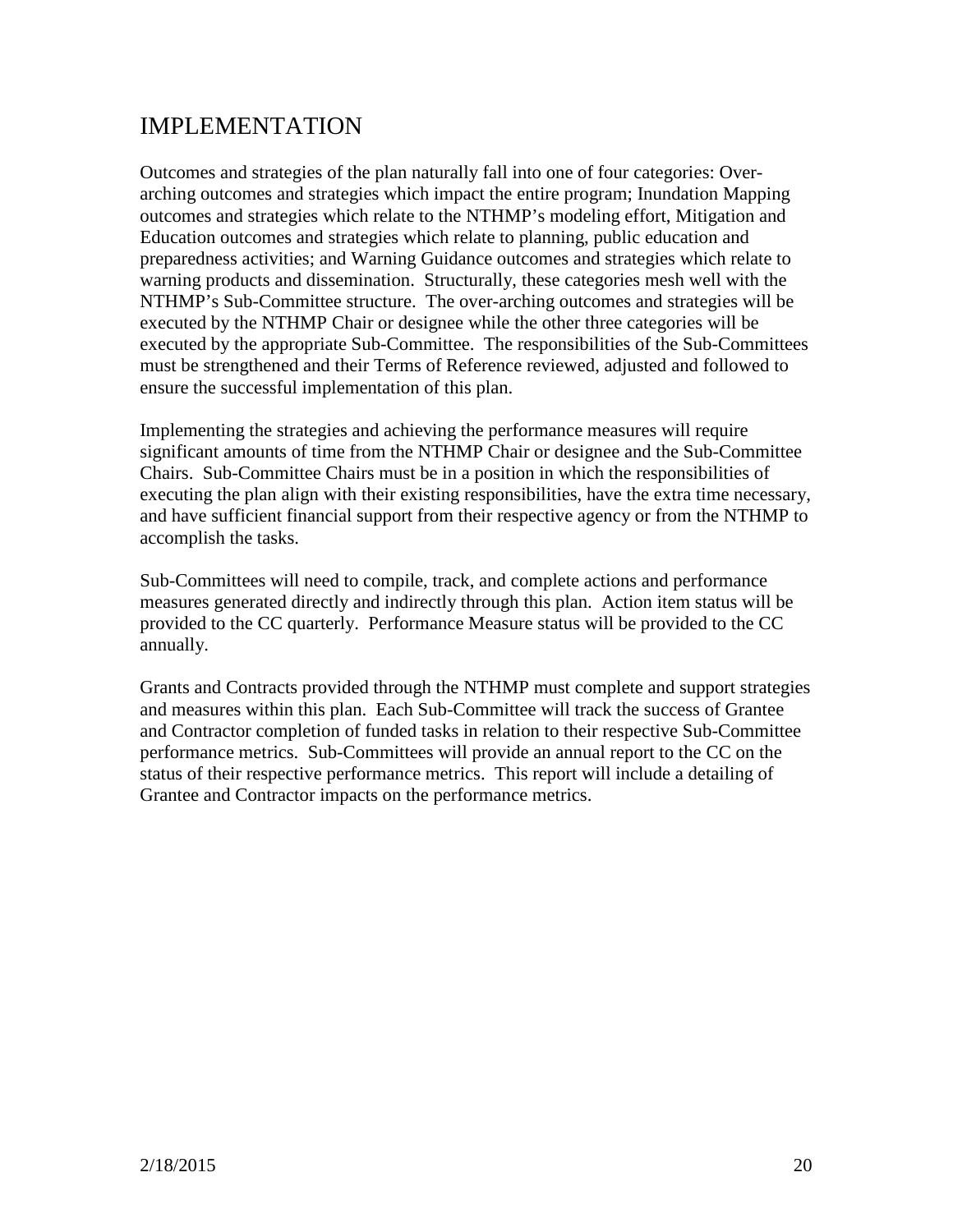# ACKNOWLEDGEMENTS

The developers of this plan would like to acknowledge the following parties and individuals for their support:

The National Tsunami Hazard Mitigation Coordination Committee for their support and guidance to develop this strategic plan.

Richard May (NOAA) for his contribution to document our Working Group Meeting discussions.

The 2007 5-Year Review Panel whose recommendations guided the development of this document.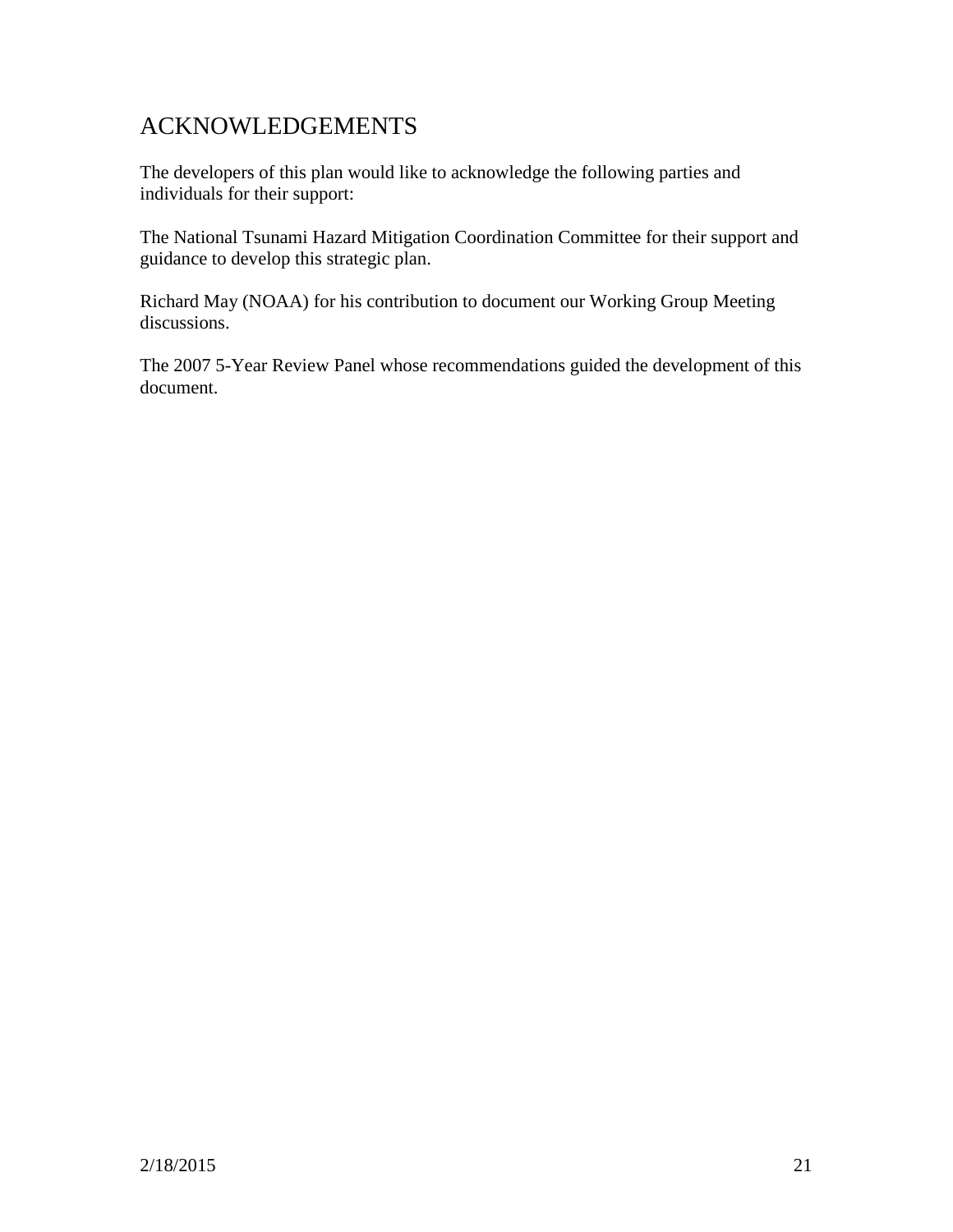# **APPENDICIES**

| <b>Outcome</b>  | <b>Strategy</b>   | <b>Measure</b>      | <b>Milestone</b>        | <b>Execution</b> |
|-----------------|-------------------|---------------------|-------------------------|------------------|
| Successful      | Establish an      | Percentage of       | Evaluate and            | <b>NTHMP</b>     |
| execution of    | accessible web-   | NTHMP-related       | centralize existing     | Chair            |
| <b>NTHMP</b>    | based repository  | products available  | NTHMP-related           |                  |
| tsunami         | for NTHMP-        | through web-based   | products by 2009.       |                  |
| mapping,        | related products. | repository from 0%  | Web-based               |                  |
| modeling,       |                   | in 2008 to 90% by   | repository              |                  |
| mitigation, and |                   | 2012.               | operational by          |                  |
| education       |                   |                     | 2012.                   |                  |
| efforts.        | Strengthen        | 90% of action items | Conduct at least        | All Sub-         |
|                 | NTHMP Sub-        | from Sub-           | one in-person           | Committees       |
|                 | Committees to     | Committee meetings  | meeting per year        |                  |
|                 | execute this      | will be completed   | for each                |                  |
|                 | strategic plan    | within one year of  | subcommittee.           |                  |
|                 |                   | being assigned.     |                         |                  |
|                 |                   |                     | All Sub-                |                  |
|                 |                   |                     | Committees revise       |                  |
|                 |                   |                     | Terms of                |                  |
|                 |                   |                     | Reference to            |                  |
|                 |                   |                     | implement               |                  |
|                 |                   |                     | strategic plan          |                  |
|                 |                   |                     | measures and            |                  |
|                 |                   |                     | milestones by           |                  |
|                 |                   |                     | 2009.                   |                  |
|                 |                   |                     | Assess the number       |                  |
|                 |                   |                     | of tsunami              |                  |
|                 |                   |                     | threatened              |                  |
|                 |                   |                     | communities by<br>2012. |                  |
|                 | Advocate          |                     | <b>TBD</b>              | <b>TBD</b>       |
|                 | Tsunami           |                     |                         |                  |
|                 | Research as       |                     |                         |                  |
|                 | applicable to the |                     |                         |                  |
|                 | <b>NTHMP</b>      |                     |                         |                  |
|                 | Conduct           |                     | <b>Conduct External</b> | <b>NTHMP</b>     |
|                 | periodic external |                     | Review of               | Chair            |
|                 | review of the     |                     | program in 2012.        |                  |
|                 | NTHMP.            |                     |                         |                  |
| Tsunami         | Develop           | All NTHMP-funded    | Establish a             | <b>MMS</b>       |
| inundation      | approval          | models will meet    | benchmark               |                  |
| maps that       | procedures for    | established         | procedure for           |                  |
|                 |                   |                     |                         |                  |

# Appendix A – Performance Measure Chart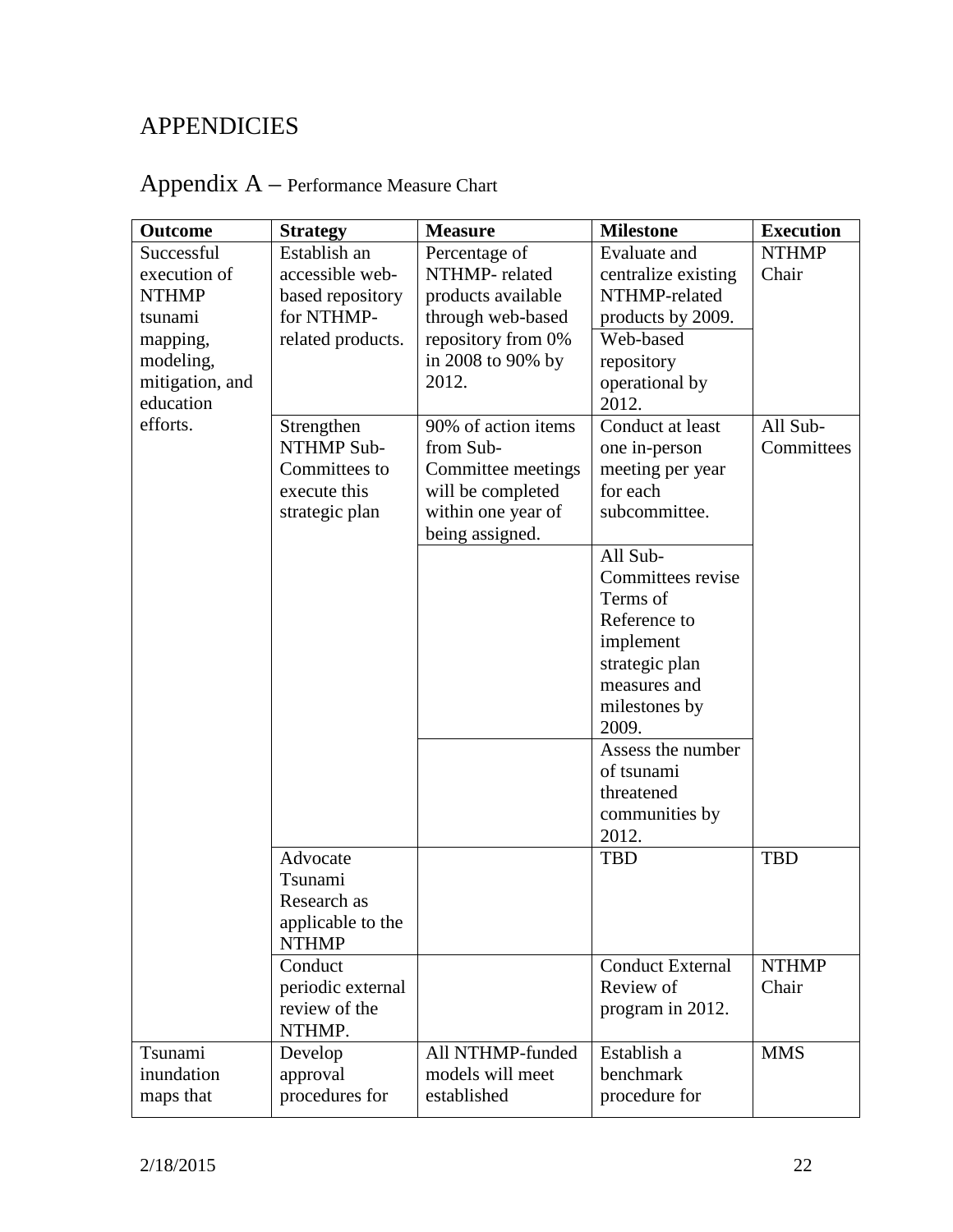| support<br>informed<br>decision making<br>in tsunami-<br>threatened<br>communities. | tsunami<br>inundation<br>models to meet<br>NOAA tsunami<br>modeling<br>standards.<br>Develop<br>guidelines for<br>tsunami<br>inundation maps | standards by 2012.<br>New NTHMP-<br>funded maps will<br>meet established<br>guidelines by 2012.                                                                                                                                                                                                                              | models by 2010.<br>Establish<br>inundation map<br>guidelines by<br>2009.                                                                                               | <b>MMS</b> |
|-------------------------------------------------------------------------------------|----------------------------------------------------------------------------------------------------------------------------------------------|------------------------------------------------------------------------------------------------------------------------------------------------------------------------------------------------------------------------------------------------------------------------------------------------------------------------------|------------------------------------------------------------------------------------------------------------------------------------------------------------------------|------------|
|                                                                                     |                                                                                                                                              |                                                                                                                                                                                                                                                                                                                              | Develop process to<br>assess applicability<br>of previously<br>produced maps by<br>2012.                                                                               |            |
|                                                                                     | Prioritize<br>inundation map<br>development.                                                                                                 |                                                                                                                                                                                                                                                                                                                              | By 2009, establish<br>a prioritized list of<br>communities for<br>which to develop<br>inundation maps                                                                  | <b>MMS</b> |
|                                                                                     | Develop<br>inundation maps<br>for all<br>communities<br>with high<br>tsunami hazard                                                          | Complete inundation<br>maps for all<br>threatened<br>communities in<br>Washington,<br>Oregon, California,<br>Hawaii, Puerto Rico,<br>and the U.S. Virgin<br>Islands by 2013<br>Complete inundation<br>maps for 33% of<br>highly-threatened<br>communities in<br>Alaska and the U.S.<br>Pacific Island<br>Territories by 2013 |                                                                                                                                                                        | <b>MMS</b> |
|                                                                                     | Provide<br>guidance to<br>regions for<br>which no<br>inundation maps<br>exist concerning<br>tsunami<br>threatened areas.                     |                                                                                                                                                                                                                                                                                                                              | Develop<br>guidelines to<br>establish areas of<br>inundation for<br>non-mapped and<br>low hazard areas<br>by 2010.<br>All NTHMP-<br>funded model code<br>shall be open | <b>MMS</b> |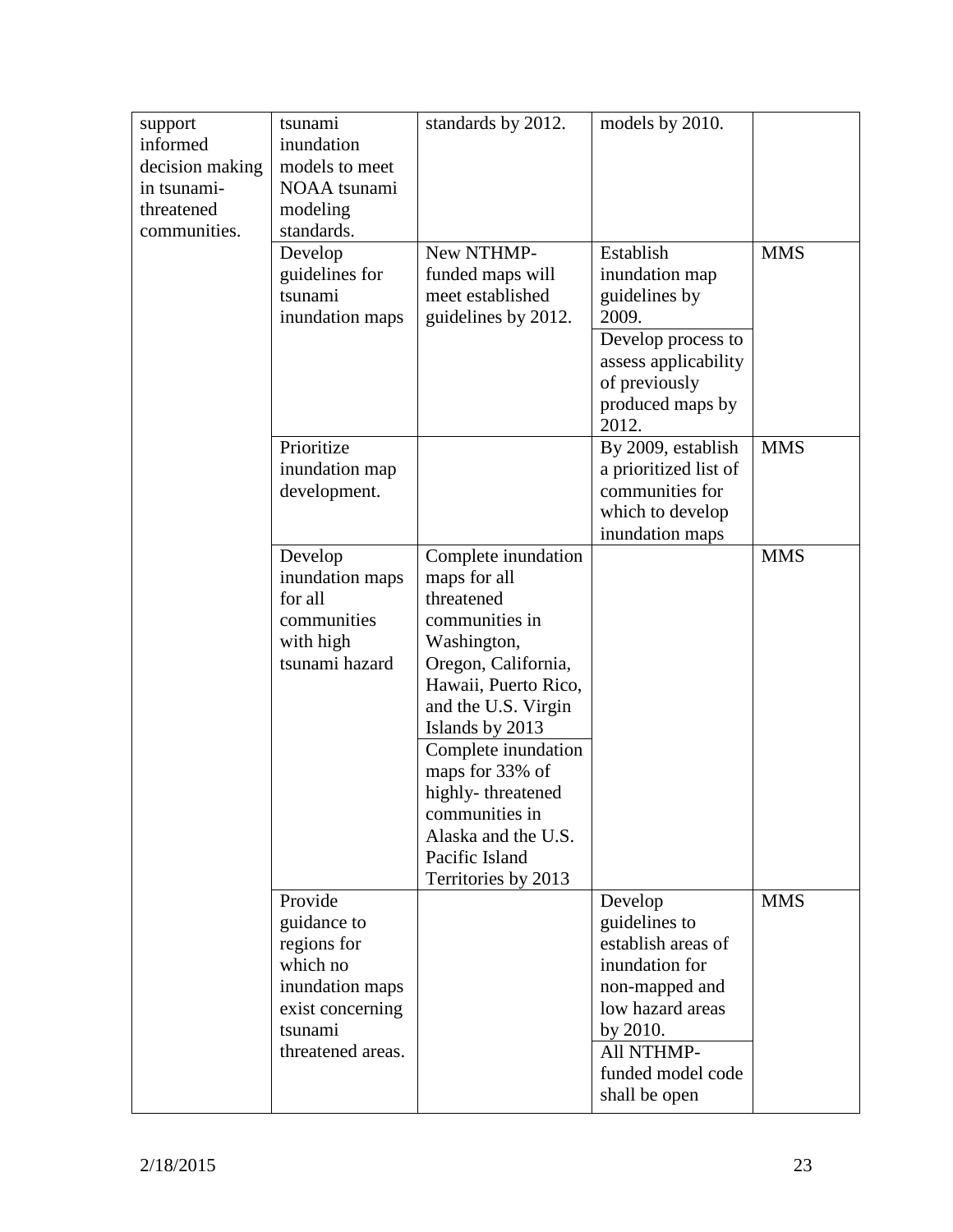|                                                                     |                                                                                         |                                                                                                                                                                                    | source by 2010.                                                                                                                                                                                                                                                                                                                                                                                                            |            |
|---------------------------------------------------------------------|-----------------------------------------------------------------------------------------|------------------------------------------------------------------------------------------------------------------------------------------------------------------------------------|----------------------------------------------------------------------------------------------------------------------------------------------------------------------------------------------------------------------------------------------------------------------------------------------------------------------------------------------------------------------------------------------------------------------------|------------|
|                                                                     |                                                                                         |                                                                                                                                                                                    |                                                                                                                                                                                                                                                                                                                                                                                                                            |            |
|                                                                     |                                                                                         |                                                                                                                                                                                    |                                                                                                                                                                                                                                                                                                                                                                                                                            |            |
|                                                                     | <b>Ensure NTHMP-</b><br>funded model<br>code is shared.                                 |                                                                                                                                                                                    | Determine the<br>potential<br>inundation zones<br>for non-mapped<br>coastal regions<br>using the<br>established<br>guidelines by<br>2012.                                                                                                                                                                                                                                                                                  | <b>MMS</b> |
| Reduction of<br>Loss of life<br>property<br>damage from<br>tsunamis | Develop<br>guidelines for<br>mitigation,<br>preparedness,<br>and education<br>programs. | By 2012, increase<br>percentages of the<br>critical facilities in<br>tsunami-threatened<br>communities which<br>include tsunamis in<br>their emergency<br>response plan by<br>30%. | <b>Establish NTHMP</b><br>definitions of<br>"mitigation" and<br>"preparedness" by<br>2009.<br>Develop<br>educational<br>guidelines by<br>2010.<br>Define the term<br>"critical facilities"<br>for NTHMP use<br>by 2009.<br>Determine<br>baseline<br>percentages of<br>tsunami-threatened<br>critical facilities<br>and communities<br>which include<br>tsunami response<br>in their emergency<br>response plan by<br>2010. | <b>MES</b> |
|                                                                     |                                                                                         | By 2012, increase                                                                                                                                                                  | Determine                                                                                                                                                                                                                                                                                                                                                                                                                  |            |
|                                                                     |                                                                                         | percentages of                                                                                                                                                                     | baseline                                                                                                                                                                                                                                                                                                                                                                                                                   |            |
|                                                                     |                                                                                         | tsunami-threatened                                                                                                                                                                 | percentages of                                                                                                                                                                                                                                                                                                                                                                                                             |            |
|                                                                     |                                                                                         | communities which                                                                                                                                                                  | tsunami-threatened                                                                                                                                                                                                                                                                                                                                                                                                         |            |
|                                                                     |                                                                                         | include tsunamis in                                                                                                                                                                | critical facilities                                                                                                                                                                                                                                                                                                                                                                                                        |            |
|                                                                     |                                                                                         | their emergency                                                                                                                                                                    | and communities                                                                                                                                                                                                                                                                                                                                                                                                            |            |
|                                                                     |                                                                                         | response plan by                                                                                                                                                                   | which include                                                                                                                                                                                                                                                                                                                                                                                                              |            |
|                                                                     |                                                                                         | 30%.                                                                                                                                                                               | tsunami response                                                                                                                                                                                                                                                                                                                                                                                                           |            |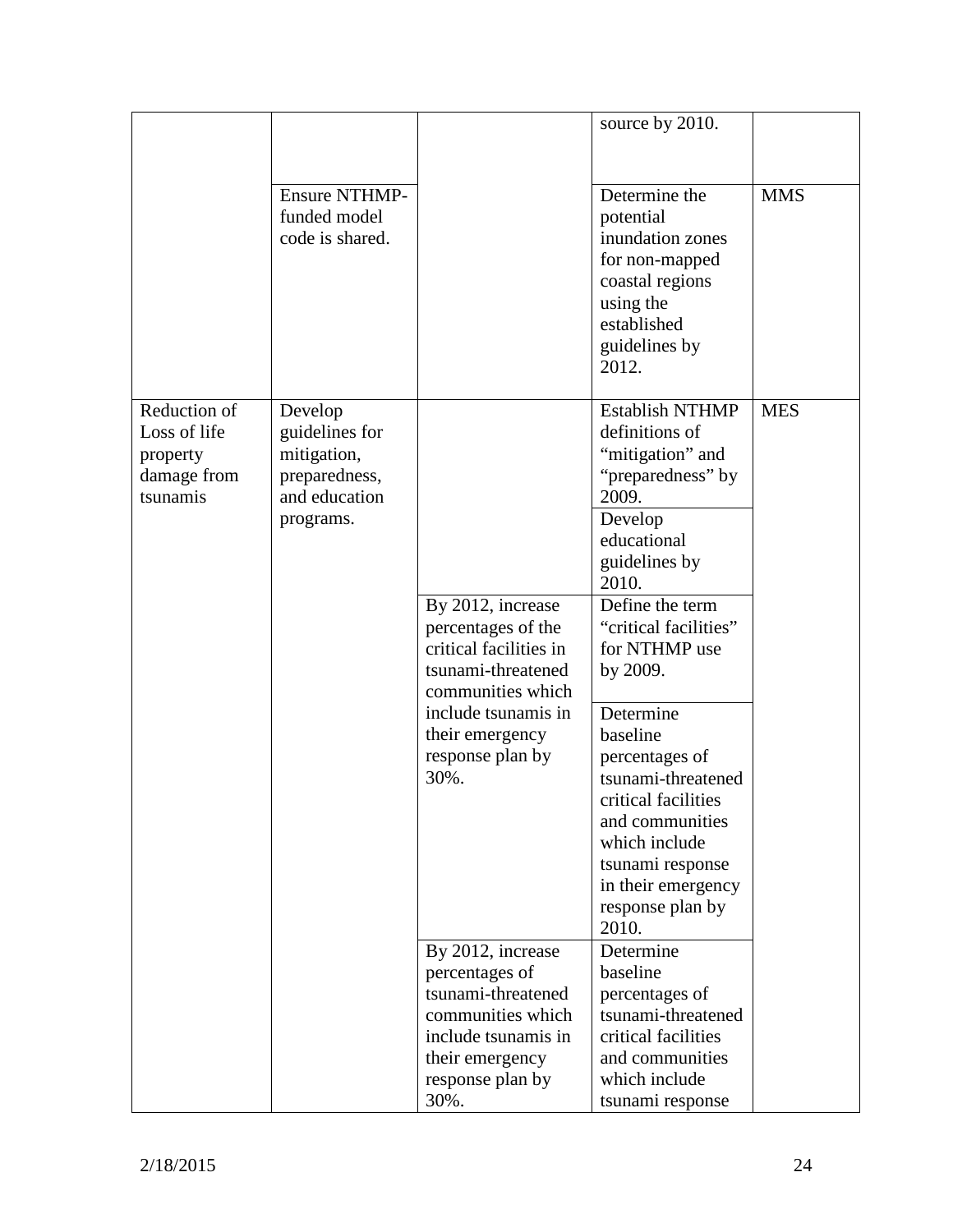|                                                            |                                                                                                                                            |                                                                                                                                                             | in their emergency<br>response plan by<br>2010.                                                                                                          |            |
|------------------------------------------------------------|--------------------------------------------------------------------------------------------------------------------------------------------|-------------------------------------------------------------------------------------------------------------------------------------------------------------|----------------------------------------------------------------------------------------------------------------------------------------------------------|------------|
|                                                            |                                                                                                                                            | By 2012, increase<br>percentages of<br>tsunami-threatened<br>communities which<br>include tsunamis in<br>their hazard<br>mitigation plan by<br>30%.         | Determine<br>baseline<br>percentages of<br>tsunami-threatened<br>communities<br>which include<br>tsunamis in their<br>hazard mitigation<br>plan by 2010. |            |
|                                                            | Promote the<br>integration of<br>tsunami<br>inundation<br>research into<br>building codes<br>and land use<br>planning.                     | 10% of tsunami-<br>threatened<br>communities include<br>tsunami in their<br>community<br>planning, zoning and<br>building code<br>deliberations by<br>2012. | Integrate tsunami<br>building standards<br>into the<br>International<br><b>Building Code by</b><br>2015.                                                 | <b>MES</b> |
|                                                            | Support<br>coordination of<br><b>NTHMP</b><br>mitigation<br>programs with<br>other state, local,<br>and federal<br>mitigation<br>programs. |                                                                                                                                                             | Inventory each<br>NTHMP state and<br>federal partner<br>mitigation<br>activities (include<br>non-NTHMP<br>funded activities)<br>by 2009                  | <b>MES</b> |
| Tsunami<br>evacuation<br>maps that<br>support<br>effective | Develop<br>guidelines for<br>tsunami<br>evacuation<br>maps.                                                                                | 100% of tsunami<br>evacuation maps<br>posted to NTHMP<br>web-based<br>repository by 2012.                                                                   | Establish<br>guidelines for<br>evacuation maps<br>by 2010.                                                                                               | <b>MES</b> |
| preparedness<br>and response                               |                                                                                                                                            | Annually increase<br>the number of<br>tsunami evacuation<br>maps by 10%<br>annually (based on<br>the baseline<br>established in 2010.)                      | Establish baseline<br>of existing tsunami<br>evacuation maps<br>by 2010                                                                                  | MES.       |
| A culture of                                               | Facilitate                                                                                                                                 |                                                                                                                                                             | Develop an                                                                                                                                               | <b>MES</b> |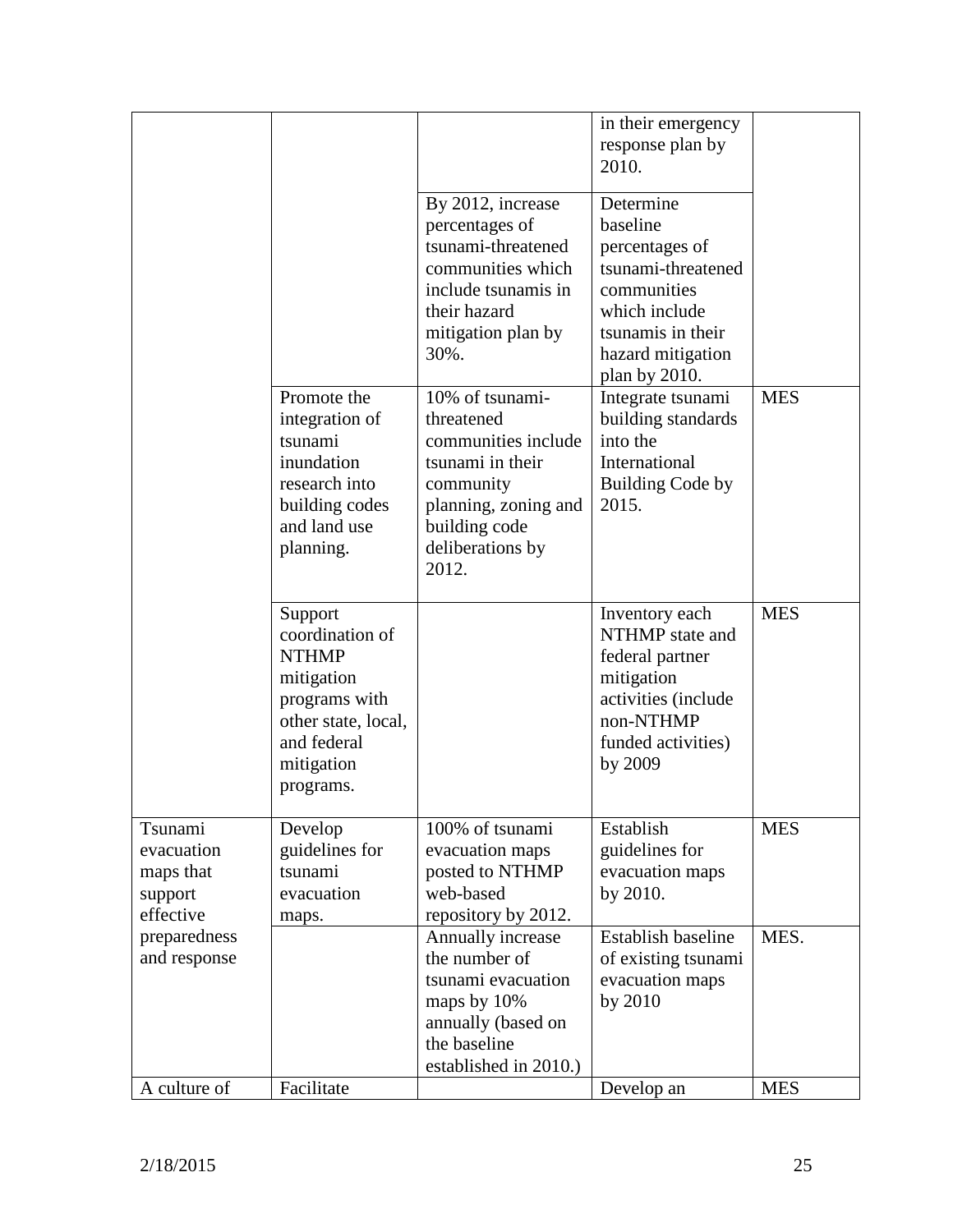| tsunami       | educational            | NTHMP education                   |            |
|---------------|------------------------|-----------------------------------|------------|
| preparedness  | events                 | implementation                    |            |
| and response. |                        | plan by 2009.                     |            |
|               | Explore the            | Integrate tsunami                 | <b>MES</b> |
|               | feasibility of         | information into                  |            |
|               | integrating            | K-12 education                    |            |
|               | tsunami                | through at least                  |            |
|               | education into         | one state pilot                   |            |
|               | K-12 curriculum        | project by 2011.                  |            |
|               | Promote                | Conduct annual                    | <b>WCS</b> |
|               | development of         | tsunami table-top                 |            |
|               | tsunami                | exercise to ensure                |            |
|               | emergency              | response plans to<br>tsunamis are |            |
|               | response<br>procedures | integrated and                    |            |
|               | including              | effective by 2010                 |            |
|               | collaboration          |                                   |            |
|               | among federal,         | Develop decision                  |            |
|               | state, and local       | support tools for                 |            |
|               | agencies.              | emergency                         |            |
|               |                        | responders to                     |            |
|               |                        | better visualize                  |            |
|               |                        | and plan for                      |            |
|               |                        | potential impacts                 |            |
|               |                        | by 2013.                          |            |
|               |                        | All states with a                 |            |
|               |                        | high or very high                 |            |
|               |                        | level of tsunami                  |            |
|               |                        | hazard (as defined                |            |
|               |                        | by Dunbar and                     |            |
|               |                        | Weaver, 2007)                     |            |
|               |                        | create and utilize a              |            |
|               |                        | high-level                        |            |
|               |                        | structure to                      |            |
|               |                        | address tsunami                   |            |
|               |                        | response at the<br>state level by |            |
|               |                        | 2012. (For                        |            |
|               |                        | example,                          |            |
|               |                        | state/local working               |            |
|               |                        | group, tsunami                    |            |
|               |                        | technical review                  |            |
|               |                        | committees, etc.)                 |            |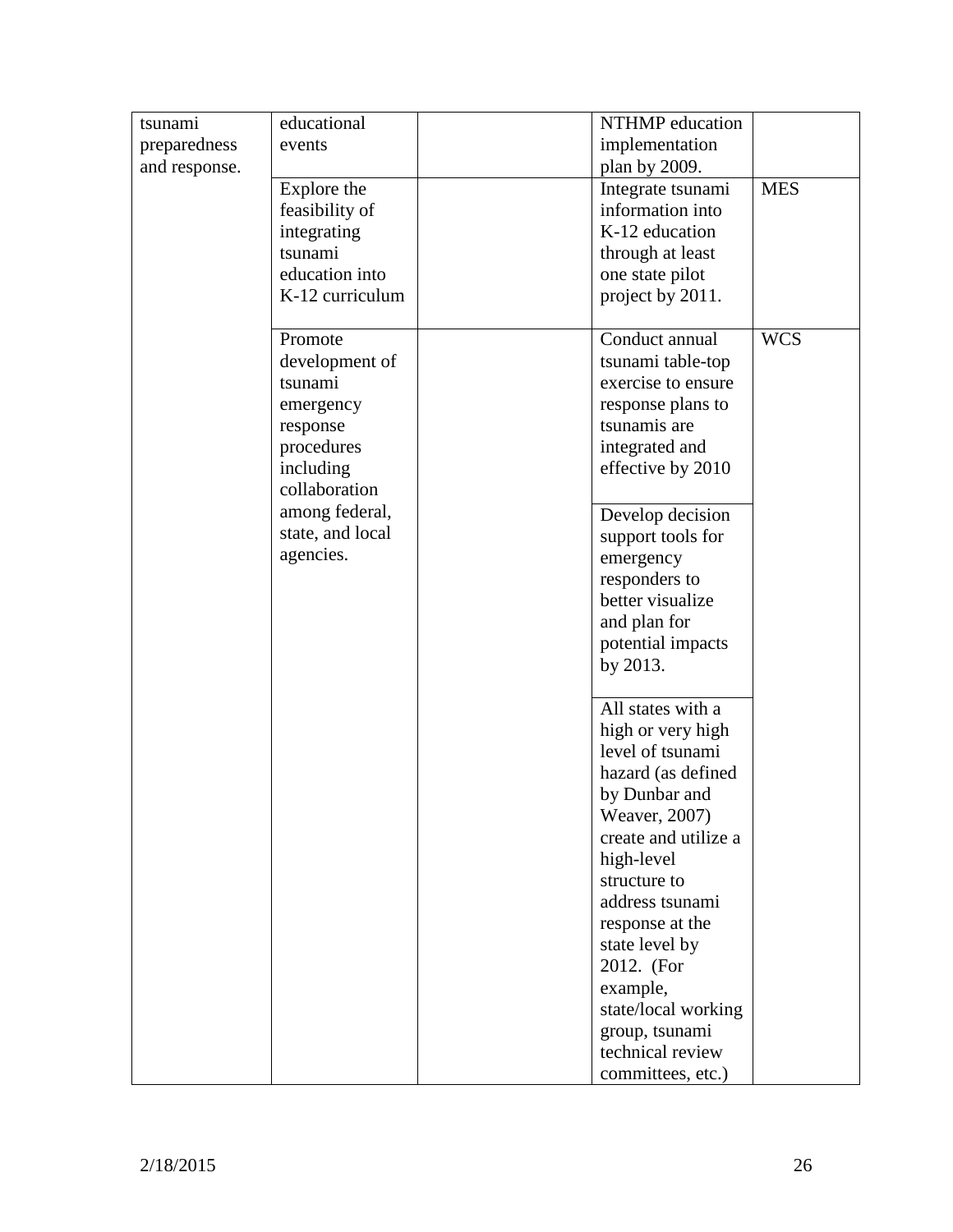|  | Support tsunami<br>outreach efforts<br>to coastal<br>residents, media,<br>coastal | Increase the number<br>of state tsunami<br>media toolkits from<br>1 in 2008 to 7 by<br>2012. | Publish a national<br>tsunami media<br>toolkit by 2010.                                                                                                                                                                                                             | <b>MES</b> |
|--|-----------------------------------------------------------------------------------|----------------------------------------------------------------------------------------------|---------------------------------------------------------------------------------------------------------------------------------------------------------------------------------------------------------------------------------------------------------------------|------------|
|  | businesses, and<br>tourism                                                        |                                                                                              | <b>Education</b> toolkits<br>and curricula for<br>educators<br>electronically<br>accessible by<br>2012.                                                                                                                                                             |            |
|  |                                                                                   |                                                                                              | Conduct<br>evaluations to<br>determine the<br>effectiveness of<br>tsunami education<br>products and<br>programs in 10<br>selected<br>communities by<br>2010. Repeat<br>every 3 years with<br>goal of improving<br>the percentage of<br>informed citizens<br>by 30%. |            |
|  |                                                                                   |                                                                                              | Establish baseline<br>(percentage) of<br>states and local<br>community<br>conducted<br>educational<br>tsunami events by<br>2010.                                                                                                                                    |            |
|  |                                                                                   |                                                                                              | Increase<br>percentage of<br>states and local<br>community<br>conducted<br>educational<br>tsunami events by<br>10% annually.<br>(Events can<br>include                                                                                                              |            |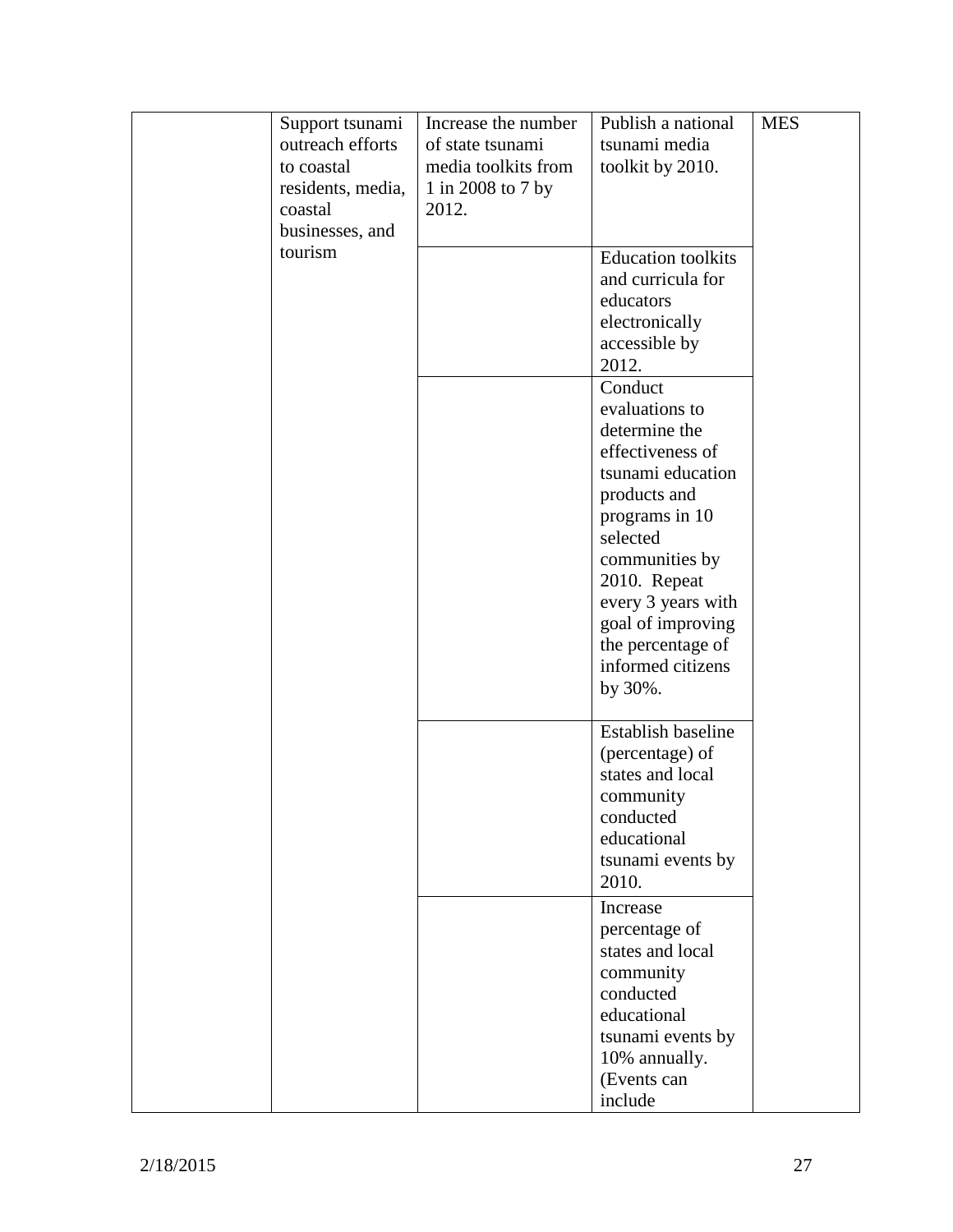|                                                                 |                                                                                |                                                                                                             | workshops, town-<br>hall meetings, and<br>outreach in<br>schools) starting in<br>2011                                                                                                                        |                       |
|-----------------------------------------------------------------|--------------------------------------------------------------------------------|-------------------------------------------------------------------------------------------------------------|--------------------------------------------------------------------------------------------------------------------------------------------------------------------------------------------------------------|-----------------------|
|                                                                 |                                                                                |                                                                                                             | Support outreach<br>efforts with the use<br>of educational<br>materials such as<br>brochures, posters,<br>etc.                                                                                               |                       |
|                                                                 |                                                                                |                                                                                                             | Develop and<br>distribute tsunami<br>education products<br>for the tourist<br>community (e.g.,<br>hotels, cruises, and<br>vacation rental<br>homes) by 2011.                                                 |                       |
|                                                                 | Propose a<br>national tsunami<br>awareness week.                               |                                                                                                             | Determine the<br>recommended<br>week for national<br>tsunami awareness<br>week by 2009.<br>Establish a<br>national tsunami<br>awareness week by<br>2012.<br>Develop<br>educational<br>guidelines by<br>2010. | <b>NTHMP</b><br>Chair |
| Establishment<br>of more<br>Tsunami<br>resilient<br>communities | Ensure<br>communities are<br>prepared to<br>respond during a<br>tsunami event. | Increase the number<br>of recognized<br>TsunamiReady<br>communities from<br>57 in 2008 to 105 by<br>FY2013. |                                                                                                                                                                                                              | <b>MES</b>            |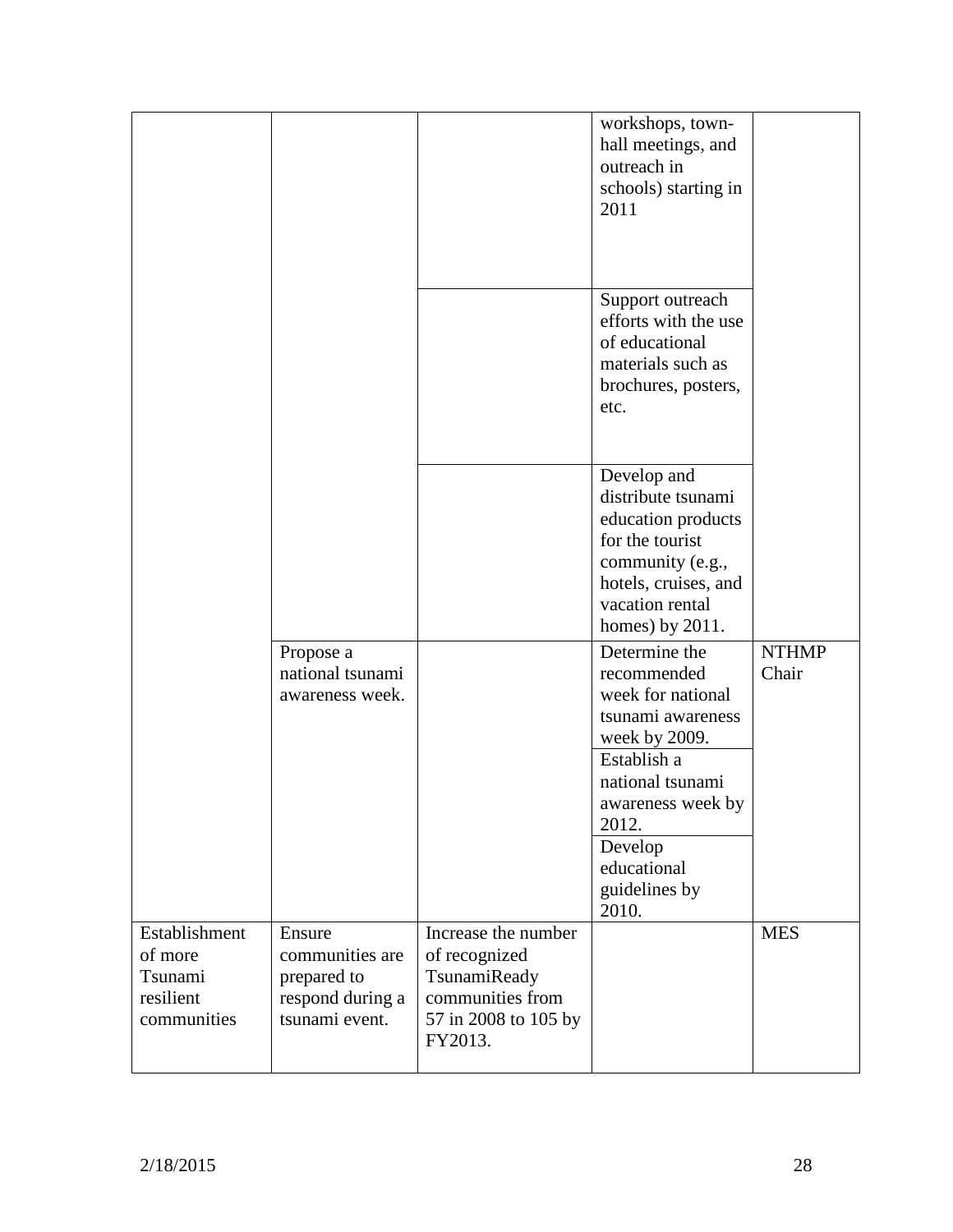|                                                                                    | Support a<br>research effort to<br>develop U.S.<br>tsunami risk<br>assessment<br>methodologies.           |                                                                                                                                                                                | Determine<br>applicability of<br>economic and loss<br>estimation tools<br>(e.g. HAZUS) by<br>2010.                                                                                           | <b>MMS</b> |
|------------------------------------------------------------------------------------|-----------------------------------------------------------------------------------------------------------|--------------------------------------------------------------------------------------------------------------------------------------------------------------------------------|----------------------------------------------------------------------------------------------------------------------------------------------------------------------------------------------|------------|
|                                                                                    |                                                                                                           |                                                                                                                                                                                | Develop<br>quantitative<br>tsunami hazard<br>analysis technique<br>including source<br>determination and<br>probability of<br>occurrence by<br>2013.                                         |            |
|                                                                                    | Support reviews<br>of the Tsunami<br>Ready program.                                                       |                                                                                                                                                                                | Complete TR<br>program review<br>using external<br>reviewers and<br>provide<br>recommendations<br>by 2009.                                                                                   | <b>MES</b> |
| <b>Effective</b> and<br>reliable<br>Warning<br>dissemination to<br>people at risk. | Encourage<br>authorities to<br>receive and<br>respond to<br>Tsunami<br><b>Warning Center</b><br>products. | Increase percentage<br>of response from<br>primary recipients to<br>monthly Tsunami<br><b>Warning Center</b><br>communications<br>tests from 82% in<br>2008 to 90% by<br>2013. | Conduct an annual<br>end-to-end<br>communications<br>test of the U.S.<br>Tsunami Warning<br>System                                                                                           | <b>WCS</b> |
|                                                                                    |                                                                                                           |                                                                                                                                                                                | Develop a post-<br>event review<br>process with<br>performance<br>measures to<br>determine the<br>effectiveness of<br>tsunami warning<br>products with<br>corrective action<br>plan by 2009. |            |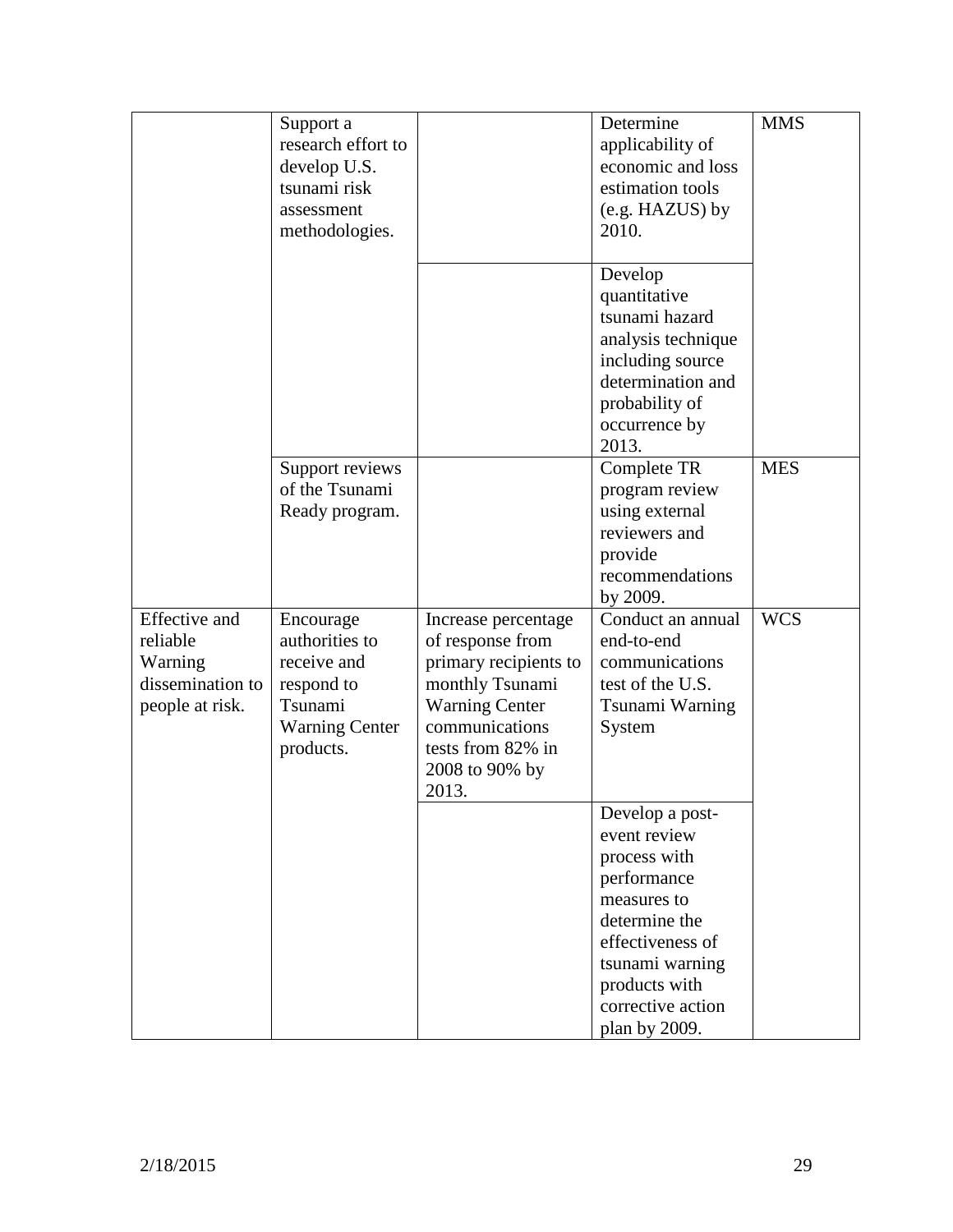|                                                                                 |                                                                                                                                 | Conduct post-<br>event reviews and<br>compile report<br>within one year of<br>a tsunami warning. |  |
|---------------------------------------------------------------------------------|---------------------------------------------------------------------------------------------------------------------------------|--------------------------------------------------------------------------------------------------|--|
| Improve local<br>warning<br>dissemination<br>capabilities to<br>people at risk. | Annually increase<br>local warning<br>dissemination<br>capabilities by 10%,<br>based on the<br>baseline established<br>in 2010. | Develop a needs<br>inventory of local<br>warning<br>dissemination<br>capabilities by<br>2010.    |  |
| Improve<br>community<br>warning point<br>reception<br>capabilities.             | Annually increase<br>local warning<br>reception<br>capabilities by 10%,<br>based on the<br>baseline established<br>by 2010.     | Develop a needs<br>inventory of local<br>warning reception<br>capabilities by<br>2010.           |  |

Appendix B – State of Knowledge and Risk versus Hazard

#### **Current State of Knowledge**

A comprehensive overview of the current state of knowledge and research needs for reducing tsunami risk can be found in the *National Tsunami Research Plan* by Bernard et al. (2007). The *Plan* contains 15 recommendations in the areas of technology, geosciences, oceanography, engineering, and social sciences to "develop, promote, and institutionalize tsunami-resilient communities in the United States". While efforts are now underway to address some of these needs, many of the recommendations will take years, if not decades to fully implement. This strategic plan addresses the efforts of the NTHMP over the next 5 years, and consequently we must allocate resources and prioritize efforts based on the present state of knowledge in tsunami science.

#### **Risk versus Hazard**

A rational basis for allocating NTHMP resources could be predicated on tsunami risk, where risk is defined as the product of the probability of the occurrence of a tsunami (i.e., the "hazard") times the loss of property and life due to the tsunami. The determination of tsunami risk is a relatively new field, and there are only a few case examples to follow, such as the assessment conducted for Seaside, OR (Tsunami Pilot Study Working Group, 2006). Until now, NTHMP resources have been implicitly been allocated based on tsunami hazard, as the program was restricted to the 5 states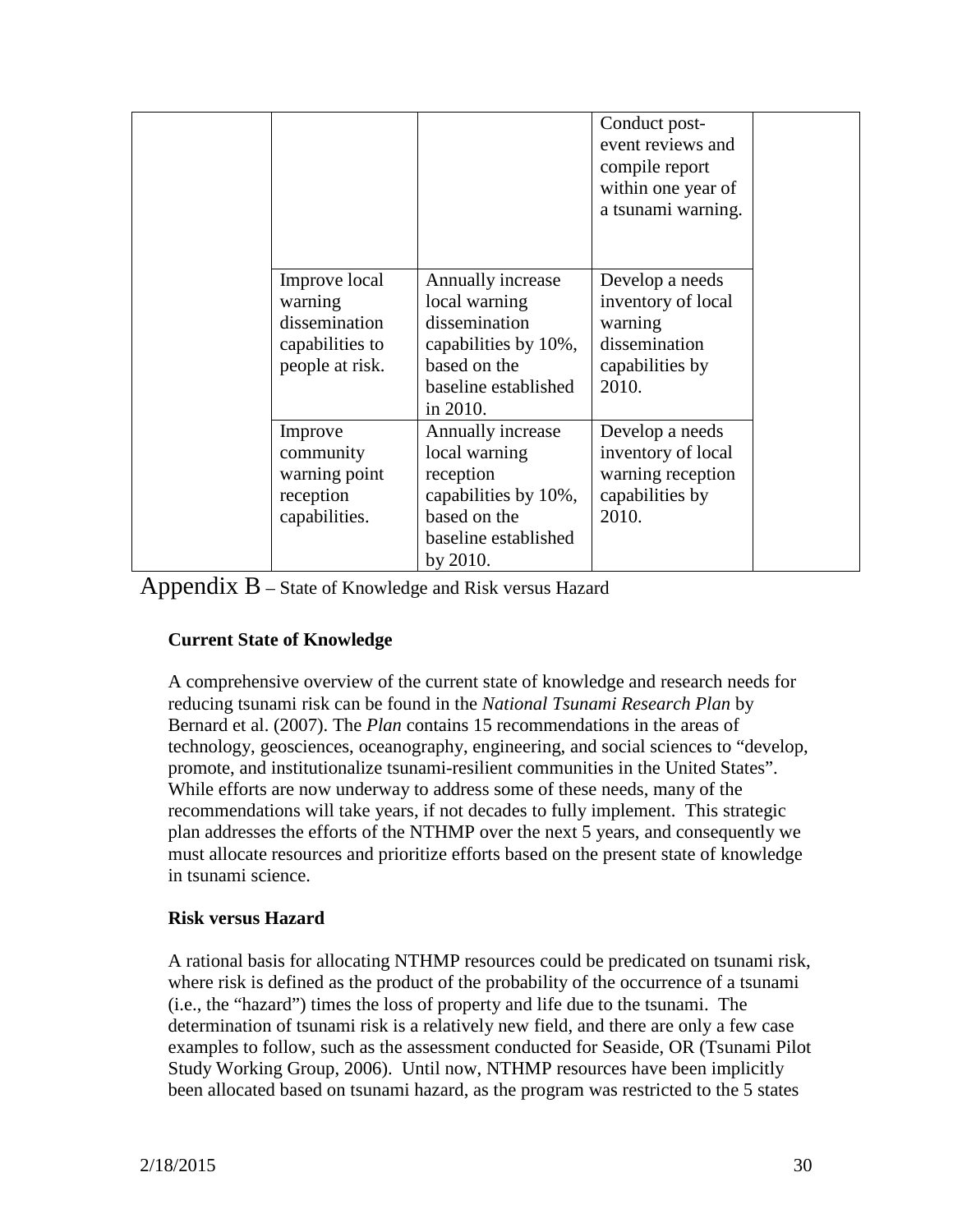of Hawaii, Alaska, Washington, Oregon, and California where there was a historical basis for estimating tsunami hazard. Under the expanded scope of the Tsunami Warning and Education Act, the NTHMP is now charged with mitigating the effects of tsunamis for all U.S. coastal communities. However, our understanding of tsunami risk for all coastal communities is currently unknown for the following reasons.

Establishing a community's risk requires, as a first step, an understanding of the tsunami hazards specific to each community. Dunbar and Weaver (2007) performed a comprehensive assessment of tsunami hazards for the United States but were hampered by the limited historical time period over which to assess long-term hazards. Because of the limited or absence of seismological data for historical tsunamigenic earthquakes, it was impossible for them to make rigorous determinations of the probability of a tsunami source over 50-2500 year time intervals, as is commonly done for earthquake hazard probability studies.

Dunbar and Weaver (2007) also note that offshore earthquakes as small as magnitude (M) 6.5 are too small to displace sufficient volumes of water to directly generate a tsunami, but the dynamic shaking from the earthquake can trigger a submarine slide that can generate a tsunami (Lockridge et al., 2002; Tuttle et al., 2004). The state of geologic knowledge does not permit the calculation of meaningful probabilities of occurrence for U.S. offshore M>6.5 earthquakes because seismologists cannot identify the location and areal extent of most active offshore faults, estimate the rupture recurrence interval or date of last rupture, or establish the likelihood that shaking would trigger a submarine slide. Similarly, scientists cannot establish meaningful probabilities for the likelihood of tsunamis caused by the collapse of volcanic edifices (Ward and Day, 2001), failures of the continental slope, asteroid impacts, and submarine volcanic eruptions.

Were we to have meaningful tsunami hazard assessments for all U.S. communities at risk for tsunamis in the U.S., we would then attempt to calculate inundation models for each of the tsunami hazard sources. To obtain accurate inundation models, high resolution bathymetric and onshore digital elevation models are needed. This information is expensive to obtain and currently not available for all U.S. communities at risk from tsunamis. Even were it possible to compute accurate models of inundation and current velocities in each community for all likely tsunami sources, our understanding of the fragility of structures subjected to tsunami currents and entrained debris in a tsunami is poor. In addition, it would take substantial resources to develop the inventory of structures in each community. This strategic plan recommends that over the next 5-year the NTHMP program resources be allocated to develop U.S. tsunami risk assessment methodologies that will contribute to the future development of a U.S. Tsunami Risk Assessment.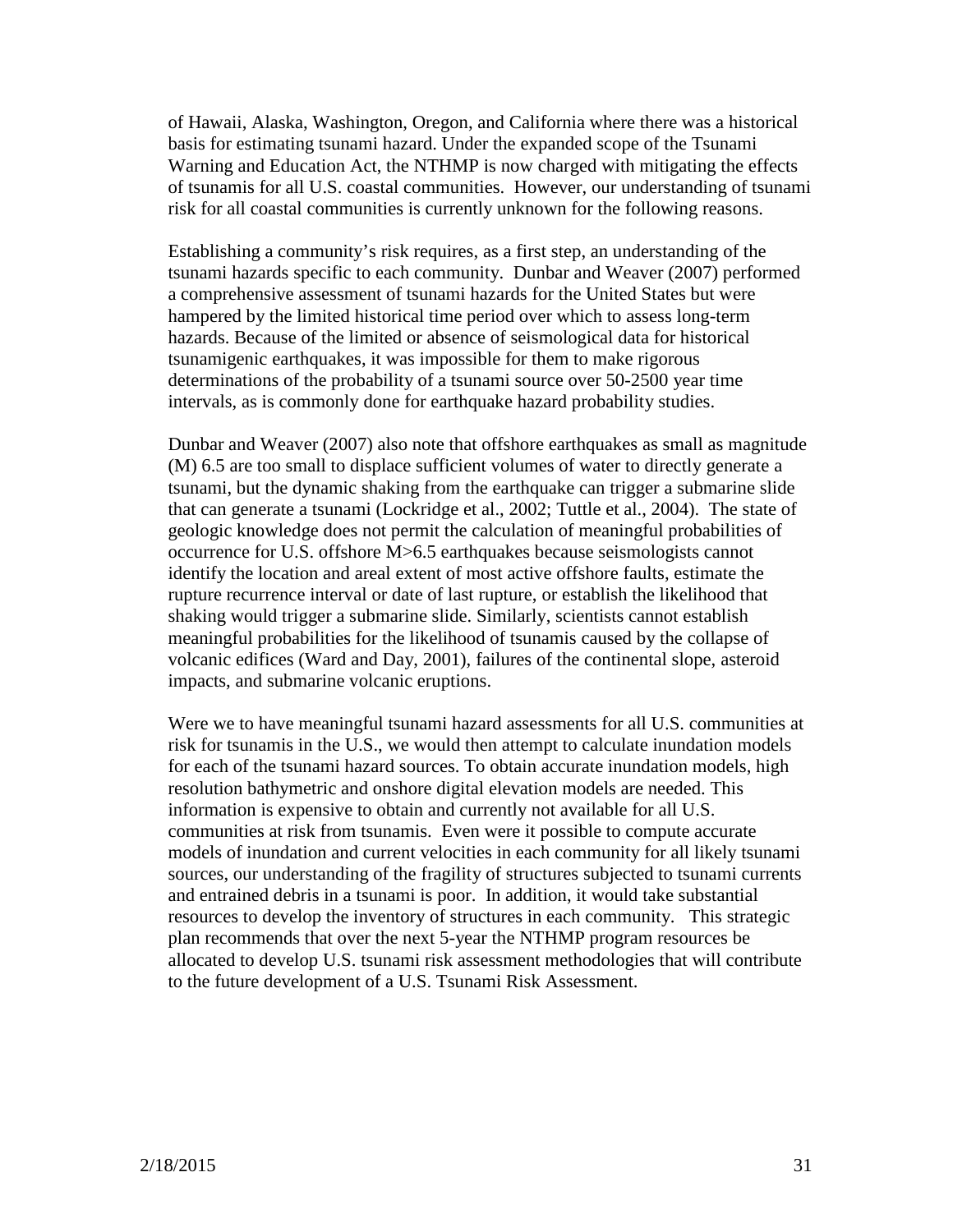| CC:                   | Coordinating Committee of the NTHMP                                 |
|-----------------------|---------------------------------------------------------------------|
| CREW:                 | Cascadia Regional Earthquake Working Group                          |
| CZMA:                 | <b>Coastal-zone Management Act</b>                                  |
| DART:                 | Deep-ocean Assessment and Reporting of Tsunami Network              |
| DEM:                  | <b>Digital Elevation Model</b>                                      |
| FEMA:                 | Federal Emergency Management Agency                                 |
| GAO:                  | Government Accountability Office                                    |
| IBC:                  | <b>International Building Code</b>                                  |
| ICBO:                 | International Conference of Building Officials                      |
| ICG:                  | <b>Intergovernmental Coordination Groups</b>                        |
| IOC:                  | Intergovernmental Oceanographic Commission                          |
| MES:                  | Mitigation and Education Sub-Committee                              |
| Mitigation*:          | Any action taken to reduce or eliminate the long-term danger to     |
|                       | human life and property from a tsunami.                             |
| MMS:                  | Mapping and Modeling Sub-Committee                                  |
| NIST:                 | National Institutes of Standards and Technology                     |
| NOAA:                 | National Oceanic and Atmospheric Administration                     |
| NSTC:                 | National Science and Technology Council                             |
| NTHMP:                | National Tsunami Hazard Mitigation Program                          |
| <b>NTHMP</b> Regions: | Gulf Coast States, Eastern States, Pacific Islands, Hawaii, Alaska, |
|                       | Oregon, Washington, California, Puerto Rico, and                    |
|                       | U.S. Virgin Islands                                                 |
| NWS:                  | <b>National Weather Service</b>                                     |
| <b>OAR/PMEL:</b>      | Office of Atmospheric Research/Pacific Marine Environmental         |
|                       | Laboratory                                                          |
| PDM:                  | Post-Disaster Management Program (FEMA)                             |
| SMS:                  | Short Message Service (Text Messaging format)                       |
| TWC:                  | Tsunami Warning Center                                              |
| TWS:                  | Tsunami Warning System                                              |
| <b>UNESCO:</b>        | United Nation's Educational, Scientific, and Cultural Organization  |
| USGS:                 | <b>United States Geological Survey</b>                              |
| WCS:                  | <b>Warning Coordination Sub-Committee</b>                           |
| WFO:                  | <b>Weather Forecast Office</b>                                      |
|                       |                                                                     |

# Appendix C – Glossary of Acronyms and Terms

\* The definition for mitigation will be modified as necessary once the NTHMP CC determines the formal definition of the term.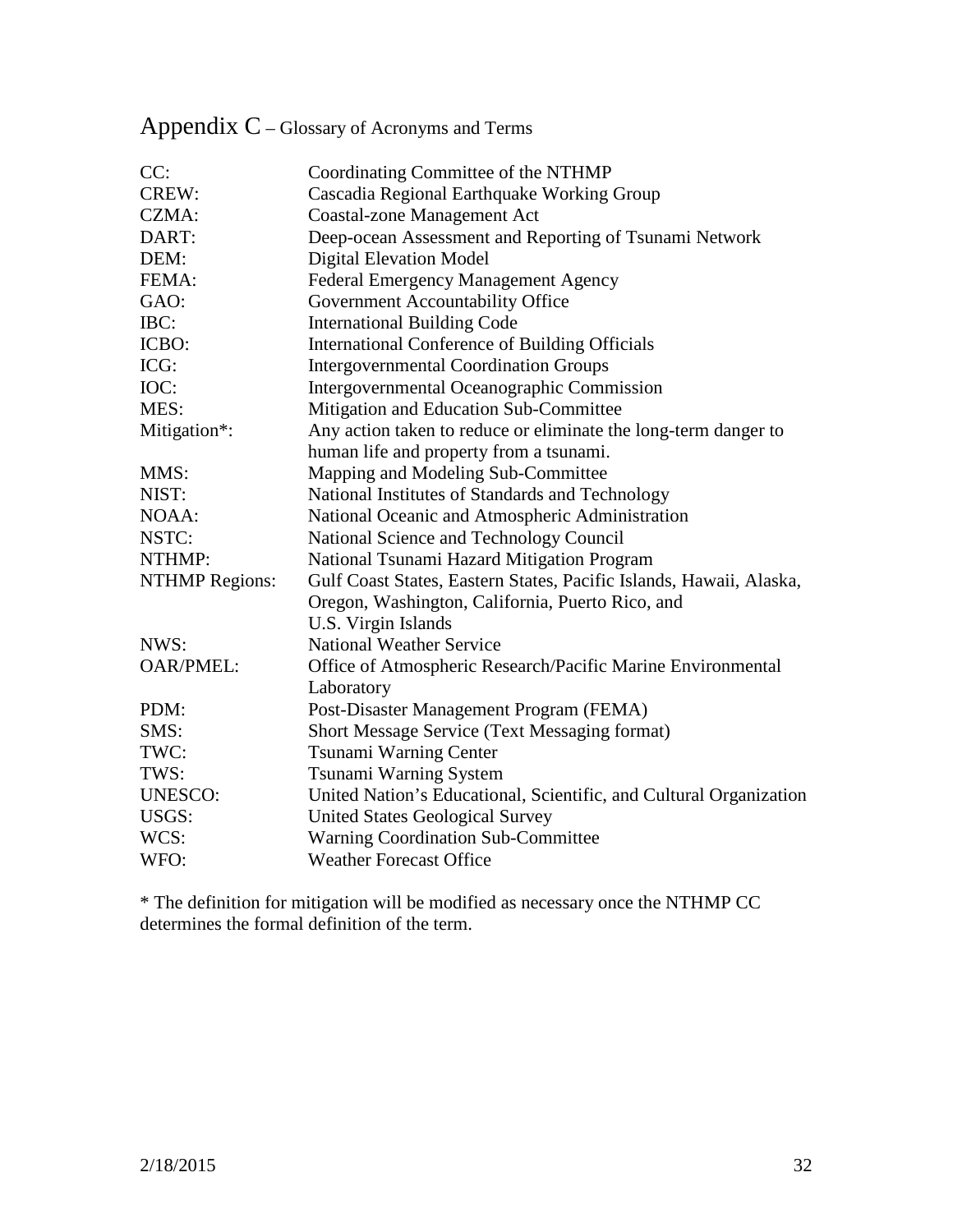### Appendix D - References

Bernard, B., Dengler, L., and Yim, S. (editors), 2007, National Tsunami Research Plan: Report of a Workshop Sponsored by NSF/NOAA. NOAA Technical Memorandum OAR PMEL–133, 135p.<http://www.pmel.noaa.gov/pubs/PDF/bern3043/bern3043.pdf>

Dengler, L., 1998. Strategic Implementation Plan for Tsunami Mitigation Projects, approved by the Mitigation Subcommittee of the National Tsunami Hazard Mitigation Program, April 14, 1998. NOAA Technical Memo. ERL PMEL-113, NTIS: PB99- 115552, NOAA/Pacific Marine Environmental Laboratory, Seattle, WA, 133 pp.

Dunbar, P. K. and Weaver, C. S., 2007. U. S. States and Territories National Tsunami Hazard Assessment: Historic Record and Sources of Waves, Prepared for the National Tsunami Hazard Mitigation Program.

FEMA, NOAA and ATC, 2008. Guidelines for Design of Structures for Vertical Evacuation from Tsunamis, FEMA P646, 158 pp.

Government Accountability Office. U.S. Tsunami Preparedness. 2006. http://www.gao.gov/new.items/d06519.pdf

Lockridge, P.A., Whiteside, L.S., and Lander, J.F., 2002, Tsunamis and tsunami-like waves of the eastern United States, Science of Tsunami Hazards, the International Journal of the Tsunami Society, v. 20, no. 3, p. 120–144. http://epubs.lanl.gov/tsunami/ts203.pdf

National Tsunami Hazard Mitigation Program, 2001. Designing for Tsunamis Seven Principles for Planning and Designing for Tsunami Hazards, 60 pp.

National Tsunami Hazard Mitigation Program 5-Year Review Recommendations, January 2008. http://nthmp.tsunami.gov/documents/NTHMP\_5yr\_Recommendations.doc

National Tsunami Hazard Mitigation Program: Tsunami Risk Reduction for the United States Implementation Plan (Draft), 2007

Santos-Hernández, J. M., Rodriguez, H., Diaz, W., 2008. Disaster Decision Support Tool (DDST): An Additional step towards community resilience, UPR Sea Grant, Mayagüez, 23 pp,

Tsunami Warning and Education Act, approved December 2006. http://frwebgate.access.gpo.gov/cgibin/getdoc.cgi?dbname=109\_cong\_public\_laws&docid=f: publ424.109.pdf